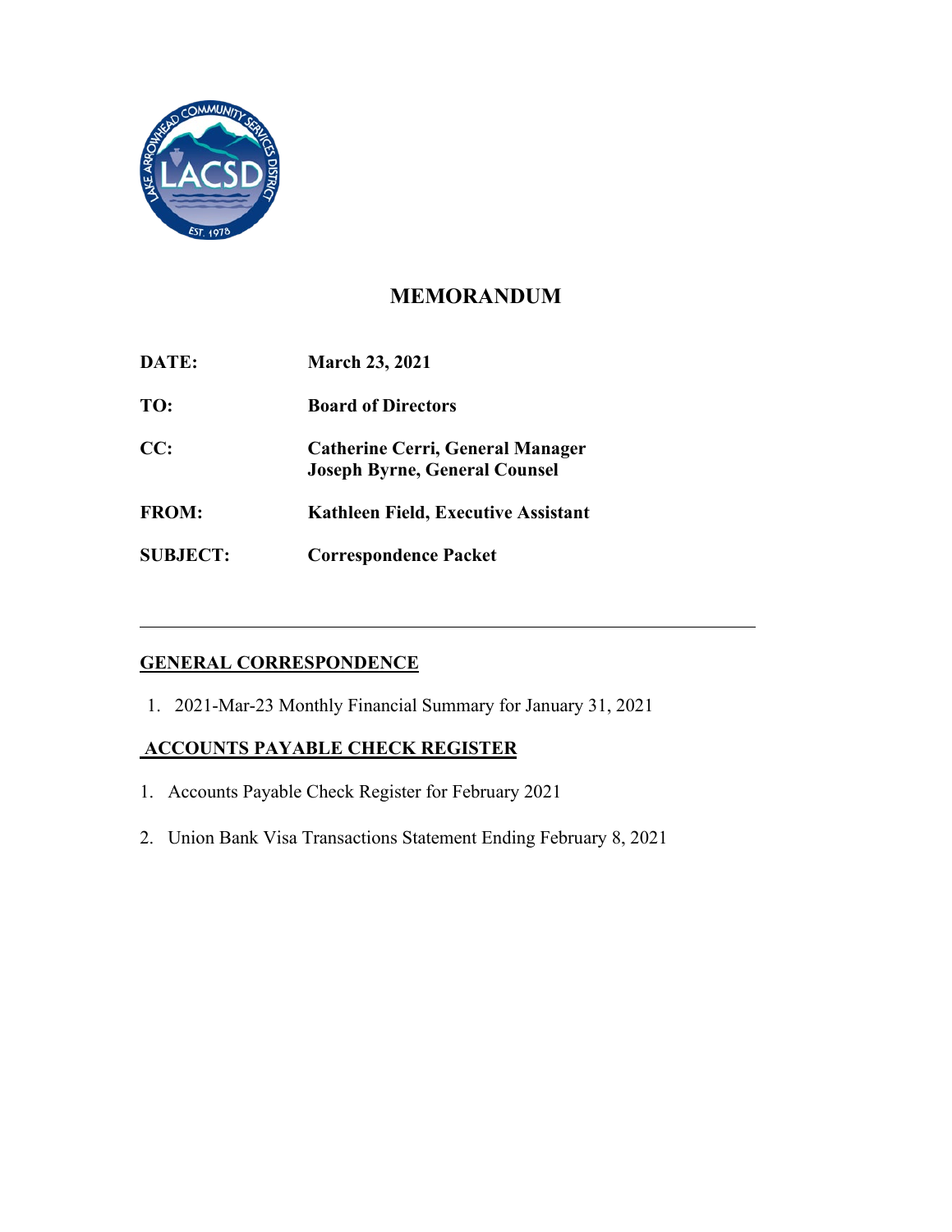## **LAKE ARROWHEAD COMMUNITY SERVICES DISTRICT**

## **MEMORANDUM**

| DATE:        | <b>March 23, 2021</b>                                                          |
|--------------|--------------------------------------------------------------------------------|
| TO:          | <b>BOARD OF DIRECTORS</b><br><b>Lake Arrowhead Community Services District</b> |
| <b>FROM:</b> | <b>JOHN O'BRIEN, Finance Manager</b>                                           |
|              | <b>CATHERINE CERRI, General Manager</b>                                        |

## *SUBJECT:* **MONTHLY FINANCIAL SUMMARY January 31, 2021**

### **A. RECOMMENDATION**

This is an information item only.

## **B. REASON FOR RECOMMENDATION**

This is an information item only.

## **C. BACKGROUND INFORMATION**

Attached is the monthly financial summary for the month and fiscal year-to-date activities through January 31, 2021.

Summary of Significant Items

As of January 31, 2021, Districtwide operating revenue was \$408,878 higher compared to the same period last year.

- Water Enterprise year-to-date operating revenue was \$312,996 or 8% higher as compared to the same period last year. As compared to budget, operating revenue was \$405,179 or 10% higher compared to budgeted estimates. Consumption year-to-date is 14% higher than the District's water conservation goal.
- Wastewater Enterprise year-to-date operating revenue was \$89,153 or 2% higher compared to the same period last year. In addition, Wastewater revenue was \$41,011 or 1% higher when compared to budget.
- Deer Lodge Park Enterprise year-to-date operating revenue was \$8,473 or 10% higher as compared to the same period last year primarily due to rate increases. As compared to budget, operating revenue was \$17,794 or 21% above budget.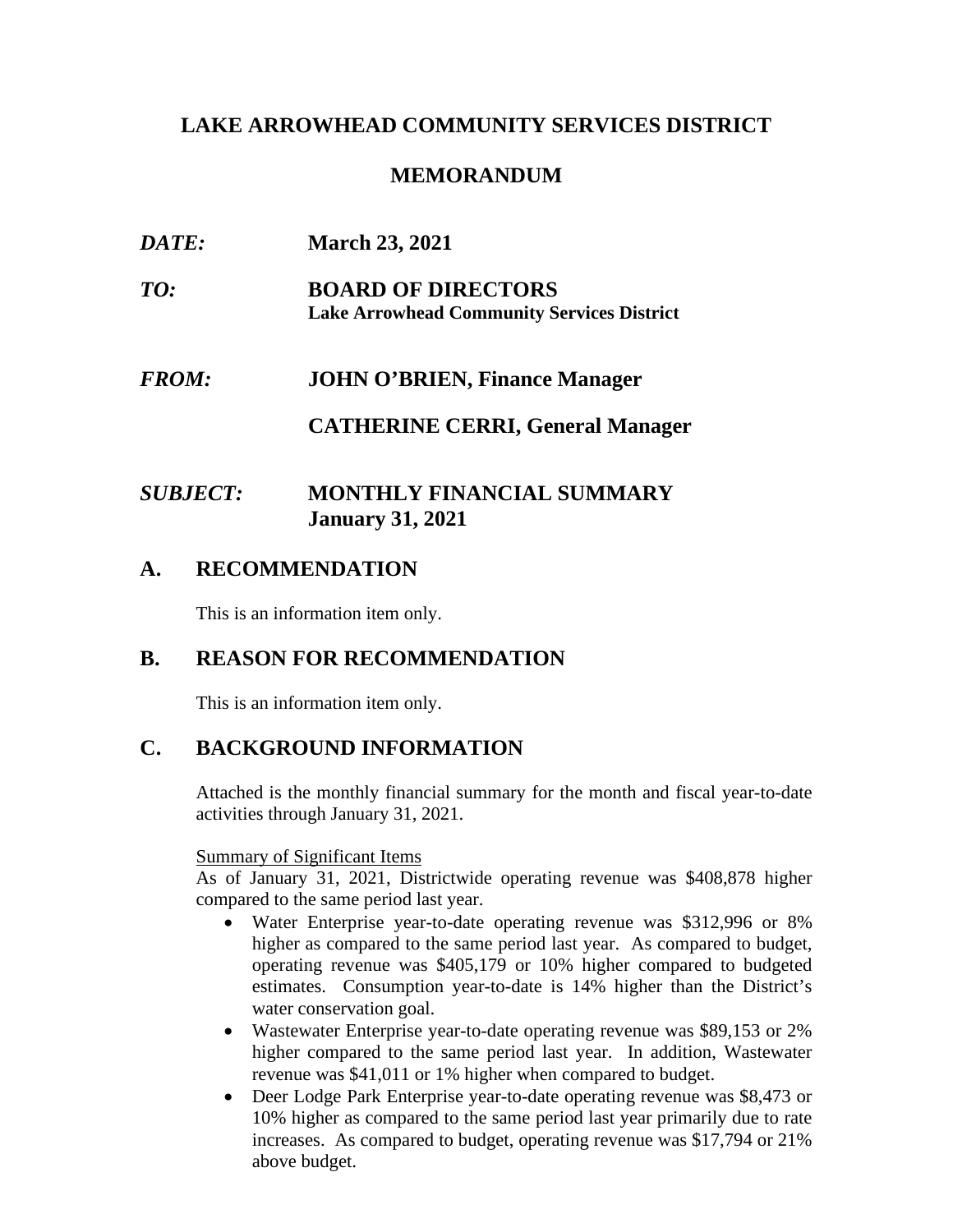• Rimforest year-to-date operating revenue was slightly lower as compared to the same period last year and flat as compared to budget.



#### **Operating Expenses through January 2021**

| <b>Expense</b>          | FYTD 2020-21 | <b>PYTD 2019-20</b> | <b>PY Var</b> | <b>PY var</b><br>% | <b>YTD Bgt</b> | <b>Bgt Var</b> | <b>Bgt</b><br>Var % |
|-------------------------|--------------|---------------------|---------------|--------------------|----------------|----------------|---------------------|
| Wages                   | 2,524,660    | 2,433,384           | 91,277        | 4%                 | 2,837,604      | (312, 944)     | $-11%$              |
| <b>Health Ins</b>       | 658,165      | 621,970             | 36,195        | 6%                 | 642,810        | 15,355         | 2%                  |
| Retirement              | 602,894      | 561,159             | 41,735        | 7%                 | 628,397        | (25, 503)      | $-4%$               |
| <b>FICA</b>             | 179,666      | 172,294             | 7,372         | 4%                 | 199,332        | (19, 666)      | $-10%$              |
| <b>Employer Ins</b>     | 55,606       | 63,133              | (7, 527)      | $-12%$             | 81,074         | (25, 468)      | $-31%$              |
| <b>Training</b>         | 89,676       | 71,196              | 18,480        | 26%                | 82,187         | 7,489          | 9%                  |
| <b>Supplies</b>         | 121,597      | 135,035             | (13, 438)     | $-10%$             | 149,429        | (27, 832)      | $-19%$              |
| Equipment               | 345,071      | 296,705             | 48,366        | 16%                | 503,447        | (158, 376)     | $-31%$              |
| Fleet                   | 41,506       | 99,029              | (57, 522)     | $-58%$             | 101,059        | (59, 553)      | $-59%$              |
| Chemicals               | 99,385       | 97,509              | 1,876         | 2%                 | 119,511        | (20, 126)      | $-17%$              |
| <b>Meters</b>           | 8,032        | 21,573              | (13, 541)     | 0%                 | 71,638         | (63, 606)      | -89%                |
| <b>Liability Ins</b>    | 162,494      | 122,032             | 40,461        | 33%                | 133,231        | 29,263         | 22%                 |
| <b>Outside Services</b> | 505,069      | 612,675             | (107, 606)    | $-18%$             | 569,674        | (64, 605)      | $-11%$              |
| <b>IT Services</b>      | 85,383       | 70,832              | 14,552        | 21%                | 212,219        | (126, 836)     | $-60%$              |
| Legal                   | 43,050       | 50,368              | (7, 318)      | $-15%$             | 118,349        | (75, 299)      | $-64%$              |
| Electric                | 347,990      | 333,108             | 14,882        | 4%                 | 370,342        | (22, 352)      | $-6%$               |
| <b>Utilities</b>        | 329,338      | 223,748             | 105,590       | 47%                | 251,601        | 77,737         | 31%                 |
| Permits                 | 103,607      | 97,082              | 6,525         | 7%                 | 85,680         | 17,927         | 21%                 |
| Other                   | 10,716       | 11,166              | (450)         | $-4%$              | 16,919         | (6,203)        | $-37%$              |
| Subtotal                | 6,313,906    | 6,093,997           | 219,909       | 4%                 | 7,174,503      | (860, 597)     | $-12%$              |
| Water Purchase          | 117,283      | 102,617             | 14,665        | 14%                | 311,150        | (193, 867)     | $-62%$              |
| <b>Grand Total</b>      | 6,431,188    | 6,196,615           | 234,574       | 4%                 | 7,485,653      | (1,054,465)    | $-14%$              |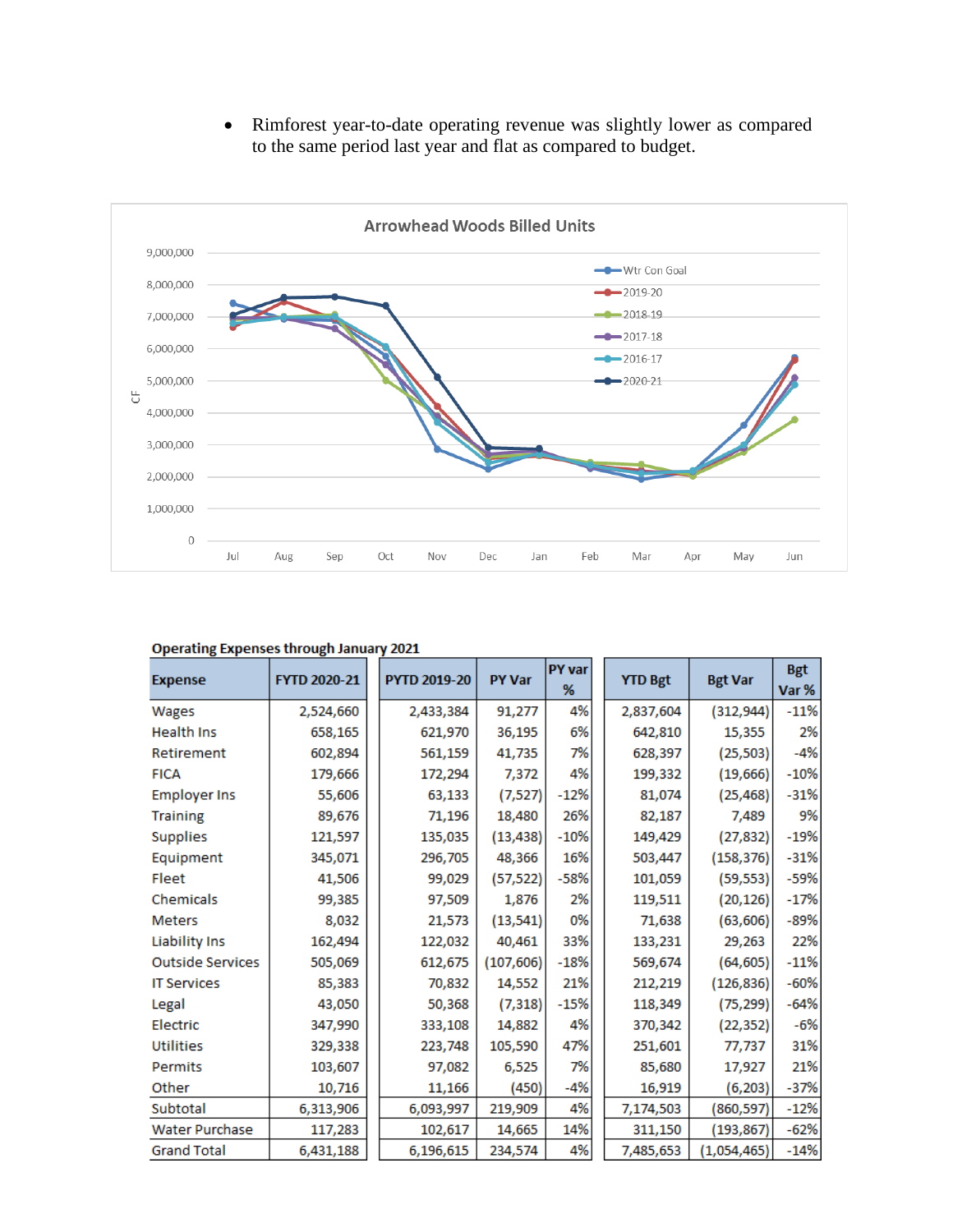Operating Expenses (excluding water purchase) were 4% higher year-to-date than the same period last year but 12% under budget for the current fiscal year. The most significant increases in expenses as compared to the prior fiscal year include a one-time electricity and utility costs, liability insurance, and health insurance.

# **D. FISCAL IMPACT**

This is an information item only.

## **E. ENVIRONMENTAL IMPACT**

None.

## **F. ATTACHMENTS**

• Monthly Financial Summary January 2021.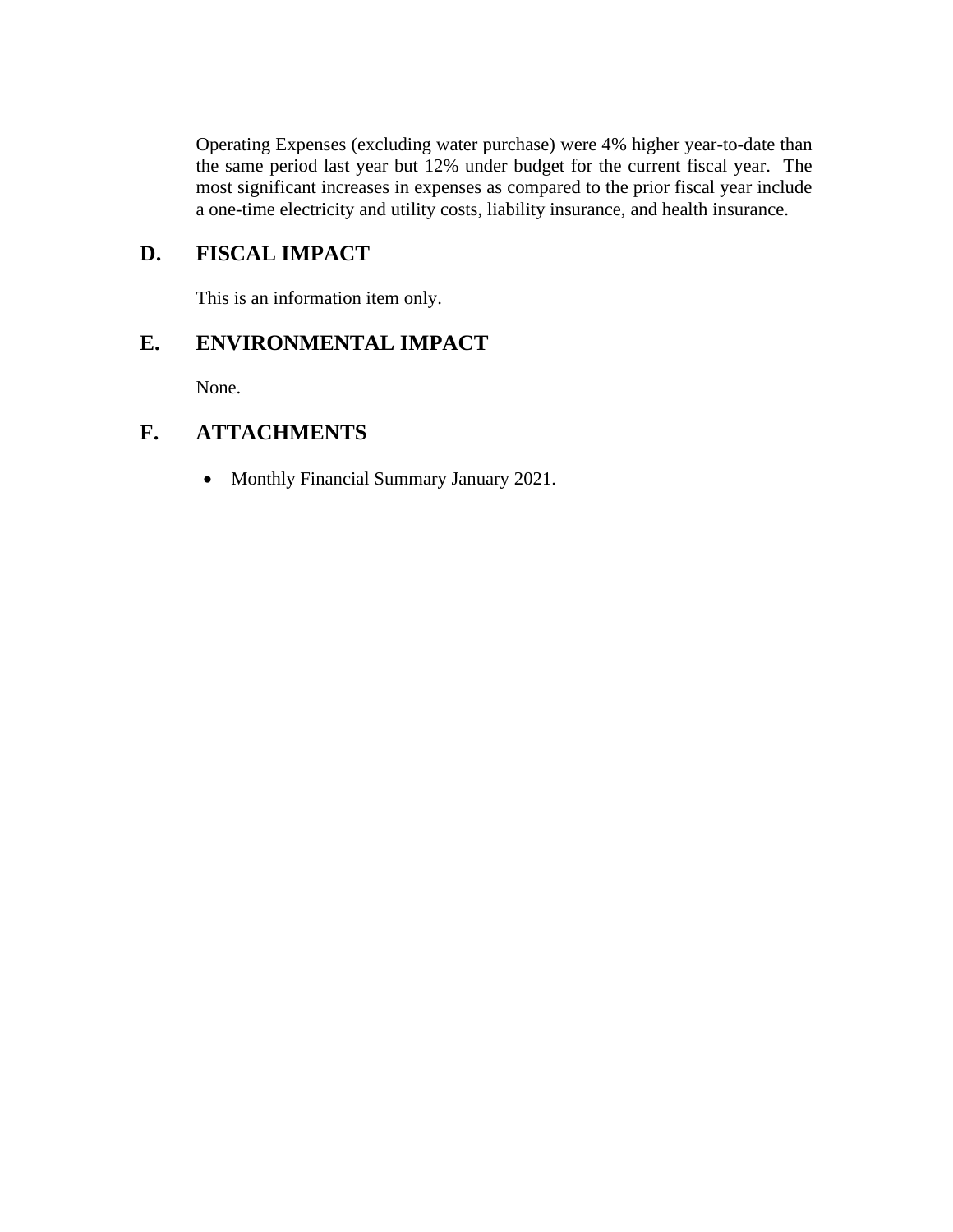#### **Lake Arrowhead Community Services District**

*Monthly Financial Summary*

As of January 31, 2021

|                                 |              | Water       |                |               |            | Wastewater    |             |               |
|---------------------------------|--------------|-------------|----------------|---------------|------------|---------------|-------------|---------------|
|                                 |              |             |                | 2019-20 YTD   |            |               |             | 2019-20 YTD   |
| Income Statement                | $Jan-21$     | 2020-21 YTD | 2019-20 YTD    | <b>Budget</b> | $Jan-21$   | 2020-21 YTD   | 2019-20 YTD | <b>Budget</b> |
| <b>Operating Revenue</b>        | $511,536$ \$ | 4,329,027   | 4,016,031<br>S | 3,923,848     | 635,658    | 4,238,029     | 4,148,877   | 4,197,018     |
| Sup Wtr Fee / Prop Tax          | 2,887        | 23,770      | 27,121         |               | 94,085     | 2,040,957     | 1,986,529   | 1,975,207     |
| Other Income <sup>(1)</sup>     | 119          | 202,411     | 324,279        | 167,867       | 11,617     | 249,342       | 348,613     | 202,916       |
| <b>Operating Expense</b>        | (365, 326)   | (2,662,454) | (2,613,207)    | (3,023,223)   | (472, 139) | (3,484,619)   | (3,330,131) | (3,956,015)   |
| Water Purchase                  |              | (57, 244)   | (51, 275)      | (260, 967)    | -          |               |             |               |
| Interest Expense <sup>(2)</sup> | (20, 188)    | (143, 948)  | (155, 033)     | (168,091)     | (39, 188)  | (279, 428)    | (291, 074)  | (310, 450)    |
| Depreciation & Amort            | (133,007)    | (931,069)   | (955, 335)     | (888, 643)    | (160, 312) | (1, 130, 873) | (1,033,040) | (1,062,369)   |
| Net Income                      | (3,980)      | 760,494     | 592,580        | (249, 209)    | 69,721     | 1,633,409     | 1,829,773   | 1,046,307     |
|                                 |              |             |                |               |            |               |             |               |

| <b>Fund Balances</b>        | As of January 31, 2021   | $Jan-20$                 | <b>YE Budget</b> | As of January 31, 2021 | $Jan-20$                 | <b>YE Budget</b> |
|-----------------------------|--------------------------|--------------------------|------------------|------------------------|--------------------------|------------------|
| <b>Operating Fund</b>       | 2,993,333                | 2,504,275                | 1,274,934        | 2,777,548              | 2,959,308                | 1,699,206        |
| Capital Imprymnt Fund       | 3,486,789                | 2,449,085                | 170,866          | 15,027,436             | 14,340,589               | 7,355,284        |
| Rate Stabilzation Fund      | 1,361,545                | 1,112,224                |                  | 1,563,940              | 1,511,422                | 1,444,532        |
| <b>New Facilities Fund</b>  | 173,707                  | 182,671                  | 134,815          | 90,998                 | 48,382                   | 70,727           |
| Supplemental Wtr            | 12,383,433               | 12,974,578               | 11,913,640       |                        | $\overline{\phantom{a}}$ |                  |
| <b>Assessment Districts</b> | $\overline{\phantom{a}}$ | $\overline{\phantom{0}}$ |                  | 1,596,413              | 1,577,260                | 1,549,406        |
| <b>Bond Proceeds</b>        | $\overline{a}$           | $\overline{\phantom{a}}$ |                  |                        | 122                      |                  |
| Debt Reserve                | $\overline{\phantom{a}}$ | $\overline{\phantom{0}}$ | -                |                        | $\overline{\phantom{a}}$ |                  |
| Total Cash                  | 20,398,806               | 19,222,834               | 13,494,255       | 21,056,338             | 20,437,083               | 12,119,164       |
|                             |                          |                          |                  |                        |                          |                  |

| As of January 31, 2021 |                | $Jan-20$   | <b>YE Budget</b> |
|------------------------|----------------|------------|------------------|
| \$                     | 2,777,548      | 2,959,308  | 1,699,206        |
|                        | 15,027,436     | 14,340,589 | 7,355,284        |
|                        | 1,563,940      | 1,511,422  | 1,444,532        |
|                        | 90,998         | 48,382     | 70,727           |
|                        |                |            |                  |
|                        | 1,596,413      | 1,577,260  | 1,549,406        |
|                        | $\overline{2}$ | 122        | 9                |
|                        |                |            |                  |
| \$                     | 21,056,338     | 20,437,083 | 12,119,164       |

|                                 | Deer Lodge Park<br>Rimforest |                          |             |               |  |           |             |             |               |
|---------------------------------|------------------------------|--------------------------|-------------|---------------|--|-----------|-------------|-------------|---------------|
|                                 |                              |                          |             | 2019-20 YTD   |  |           |             |             | 2019-20 YTD   |
| Income Statement                | $Jan-21$                     | 2020-21 YTD              | 2019-20 YTD | <b>Budget</b> |  | $Jan-21$  | 2020-21 YTD | 2019-20 YTD | <b>Budget</b> |
| <b>Operating Revenue</b>        | $14,104$ \$                  | 103,853                  | 94,954      | 86,059        |  | 21,765    | 146,891     | 149,060     | 146,901       |
| Other Income <sup>(1)</sup>     |                              | 17,734                   | 5,630       | 4,214         |  |           | 62          | 654         | 532           |
| <b>Operating Expense</b>        | $(9,790)$ \$                 | (69, 710)                | (65, 606)   | (93, 352)     |  | (12, 438) | (97, 122)   | (85,052)    | (101, 913)    |
| Water Purchase                  | $(524)$ \$                   | (22, 450)                | (18, 213)   | (17, 395)     |  | (3, 470)  | (37,589)    | (33, 129)   | (32, 788)     |
| Interest Expense <sup>(2)</sup> |                              | $\overline{\phantom{0}}$ |             | (504)         |  | (394)     | (3, 283)    | (5, 294)    | (2, 849)      |
| Depreciation & Amort            | $(3,581)$ \$                 | (25,065)                 | (22, 638)   | (24,500)      |  | (1, 325)  | (9, 275)    | (9,275)     | (9, 275)      |
| Net Income                      | $210 \,$ \$                  | 4,361                    | (5, 873)    | (45, 478)     |  | 4,139     | (316)       | 16,964      | 608           |
|                                 |                              |                          |             |               |  |           |             |             |               |

| Deer Lodge Park |              |               | Rimforest |              |  |               |    |             |               |
|-----------------|--------------|---------------|-----------|--------------|--|---------------|----|-------------|---------------|
|                 |              | 2019-20 YTD   |           |              |  |               |    |             | 2019-20 YTD   |
| 21 YTD          | 2019-20 YTD  | <b>Budget</b> |           | $Jan-21$     |  | 2020-21 YTD   |    | 2019-20 YTD | <b>Budget</b> |
| 103,853         | 94,954<br>\$ | 86,059        |           | \$<br>21,765 |  | \$<br>146,891 | \$ | 149,060     | 146,901       |
| 17,734          | 5,630        | 4,214         |           | 0            |  | 62            |    | 654         | 532           |
| (69, 710)       | (65, 606)    | (93,352)      |           | (12, 438)    |  | (97, 122)     |    | (85,052)    | (101, 913)    |
| (22, 450)       | (18, 213)    | (17, 395)     |           | (3, 470)     |  | (37,589)      |    | (33, 129)   | (32,788)      |
|                 |              | (504)         |           | (394)        |  | (3, 283)      |    | (5, 294)    | (2,849)       |
| (25,065)        | (22, 638)    | (24,500)      |           | (1, 325)     |  | (9,275)       |    | (9, 275)    | (9, 275)      |
| 4,361           | (5, 873)     | (45, 478)     |           | 4,139        |  | (316)         |    | 16,964      | 608           |

| <b>Fund Balances</b>        | As of January 31, 2021 | $Jan-20$ | <b>YE Budget</b> | As of January 31, 2021 | $Jan-20$ | <b>YE Budget</b> |
|-----------------------------|------------------------|----------|------------------|------------------------|----------|------------------|
| <b>Operating Fund</b>       | 64,719                 | 73,057   | 38,932           | (33, 160)              | 27,553   | 38,114           |
| Capital Imprvmnt Fund       | 54,730                 | 46,206   |                  | 30,977                 | 30,977   |                  |
| Rate Stabilzation Fund      | 26,981                 | 26,655   | 26,075           |                        | ۰        |                  |
| New Facilities Fund         | 28,215                 | 24,845   | 9,861            |                        | ٠        |                  |
| Supplemental Wtr            |                        | ۰        |                  |                        |          |                  |
| <b>Assessment Districts</b> | 397,891                | 393,121  | 188,375          |                        |          |                  |
| <b>Bond Proceeds</b>        |                        | ٠        |                  |                        | ٠        |                  |
| Debt Reserve                |                        |          |                  |                        |          |                  |
| <b>Total Cash</b>           | 572,536                | 563,883  | 263,243          | (2, 183)               | 58,530   | 38,114           |

| As of January 31, 2021 |           | Jan-20 | <b>YE Budget</b> |
|------------------------|-----------|--------|------------------|
| \$                     | (33, 160) | 27,553 | 38,114           |
|                        | 30,977    | 30,977 |                  |
|                        |           |        |                  |
|                        |           |        |                  |
|                        |           |        |                  |
|                        |           |        |                  |
|                        |           |        |                  |
|                        |           |        |                  |
| \$                     | (2, 183)  | 58,530 | 38,114           |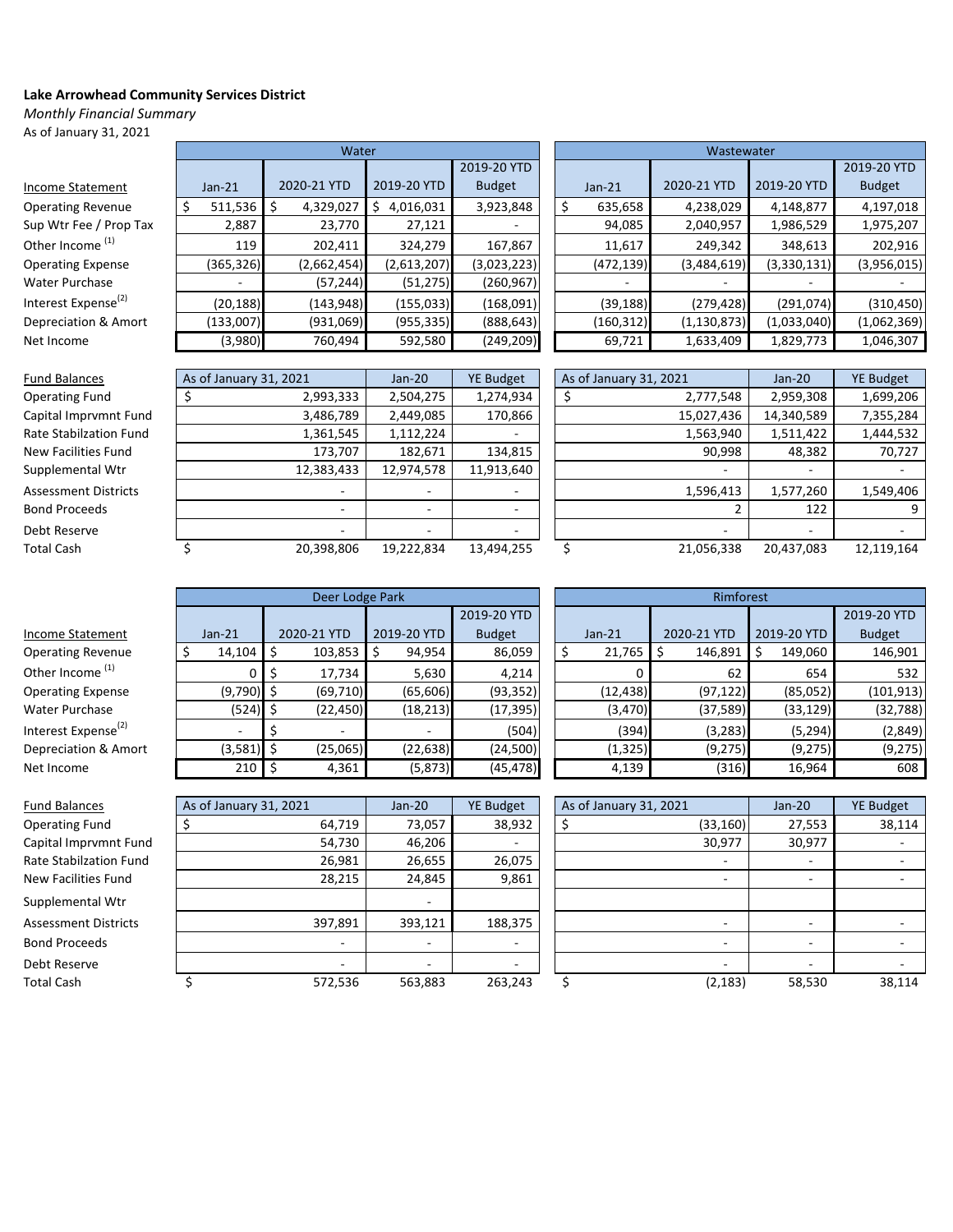### **LACSD Financial Trends**



 100 200 300 400 500 600 700 800 900 1,000 1,100 Jul Aug Sep Oct Nov Dec Jan Feb Mar Apr May Jun **Thousands \$ Water Operating Expense Trend** 2020/2021 2019/2020 2018/2019 2017/2018 2016/2017

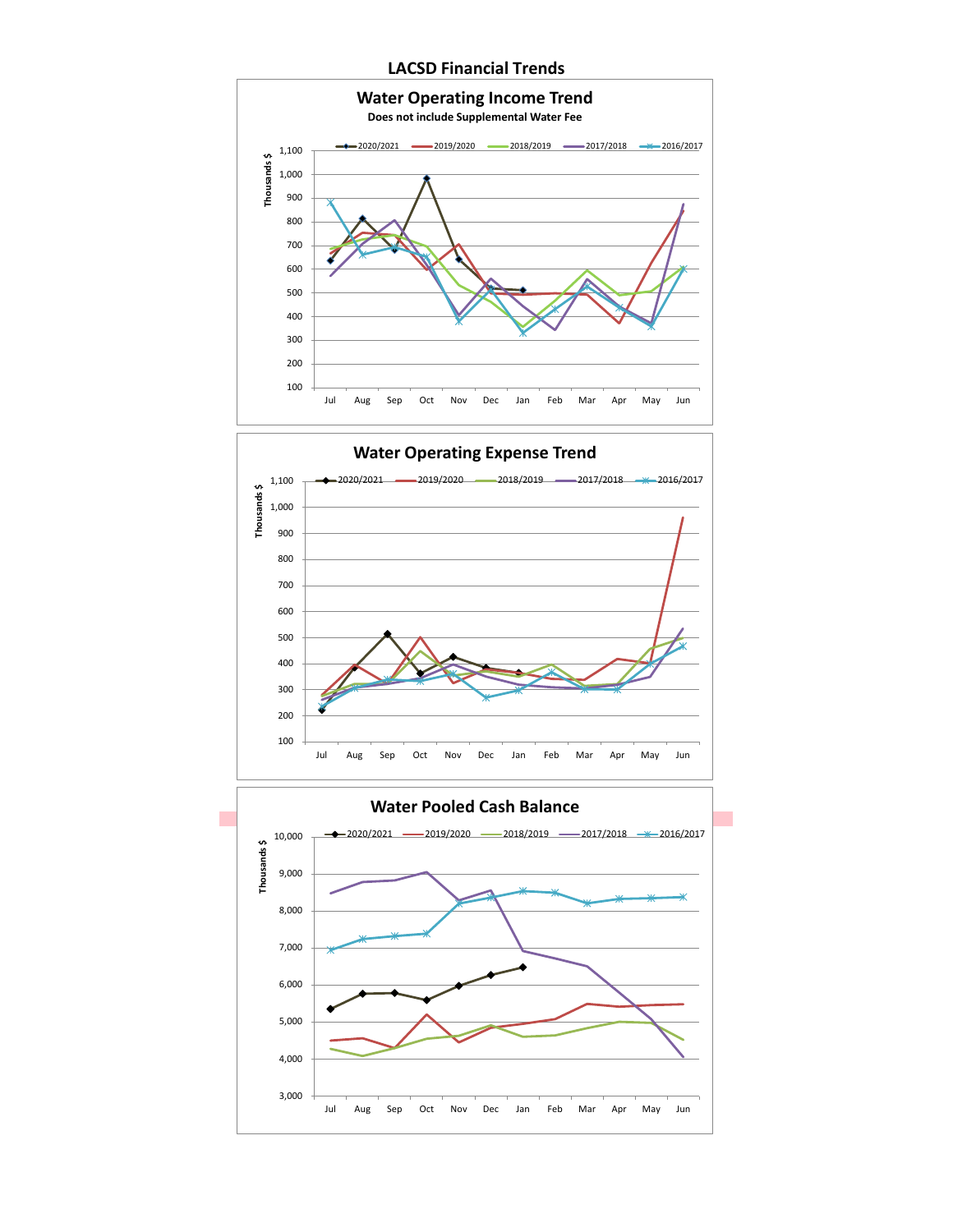

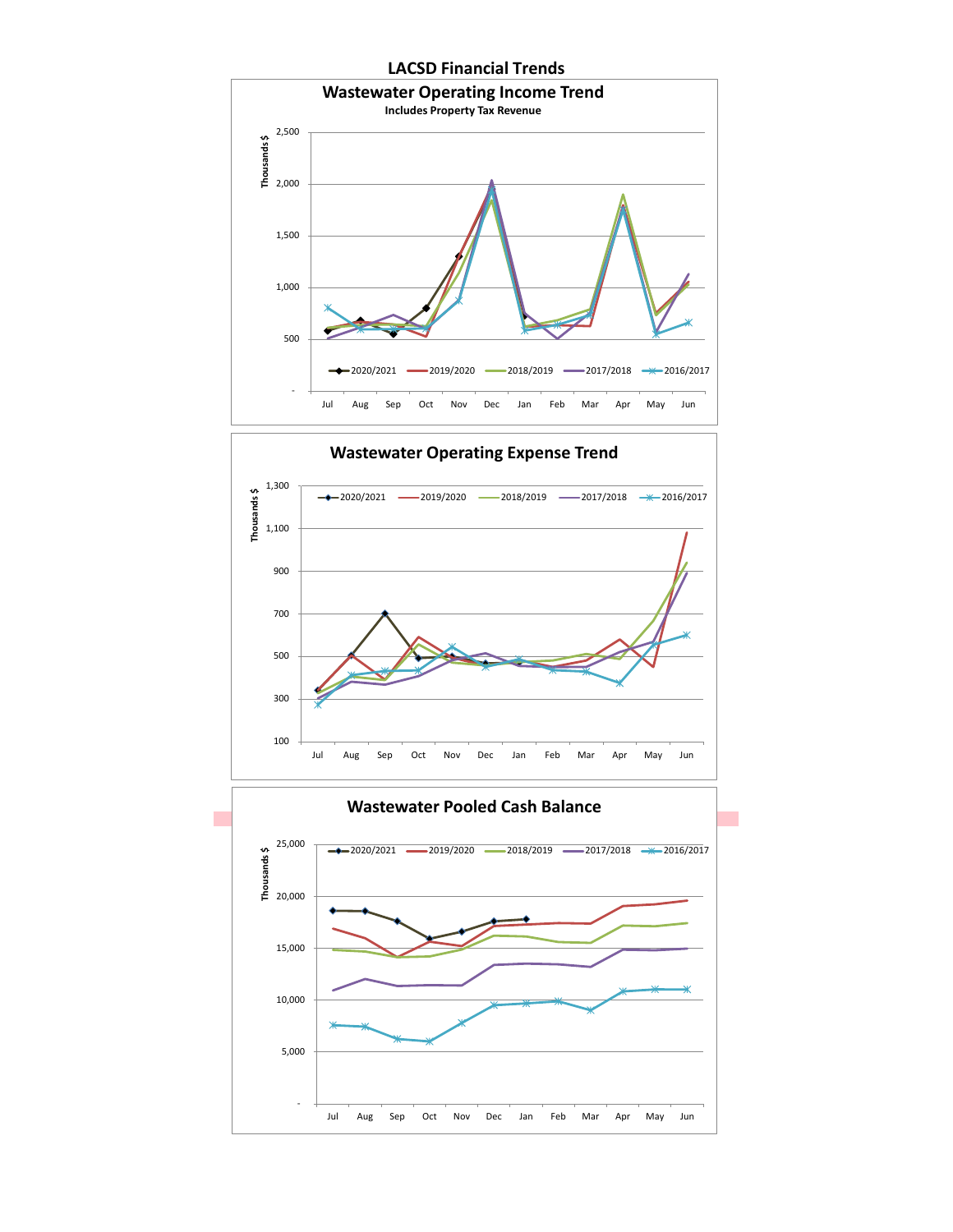**LACSD Financial Trends**

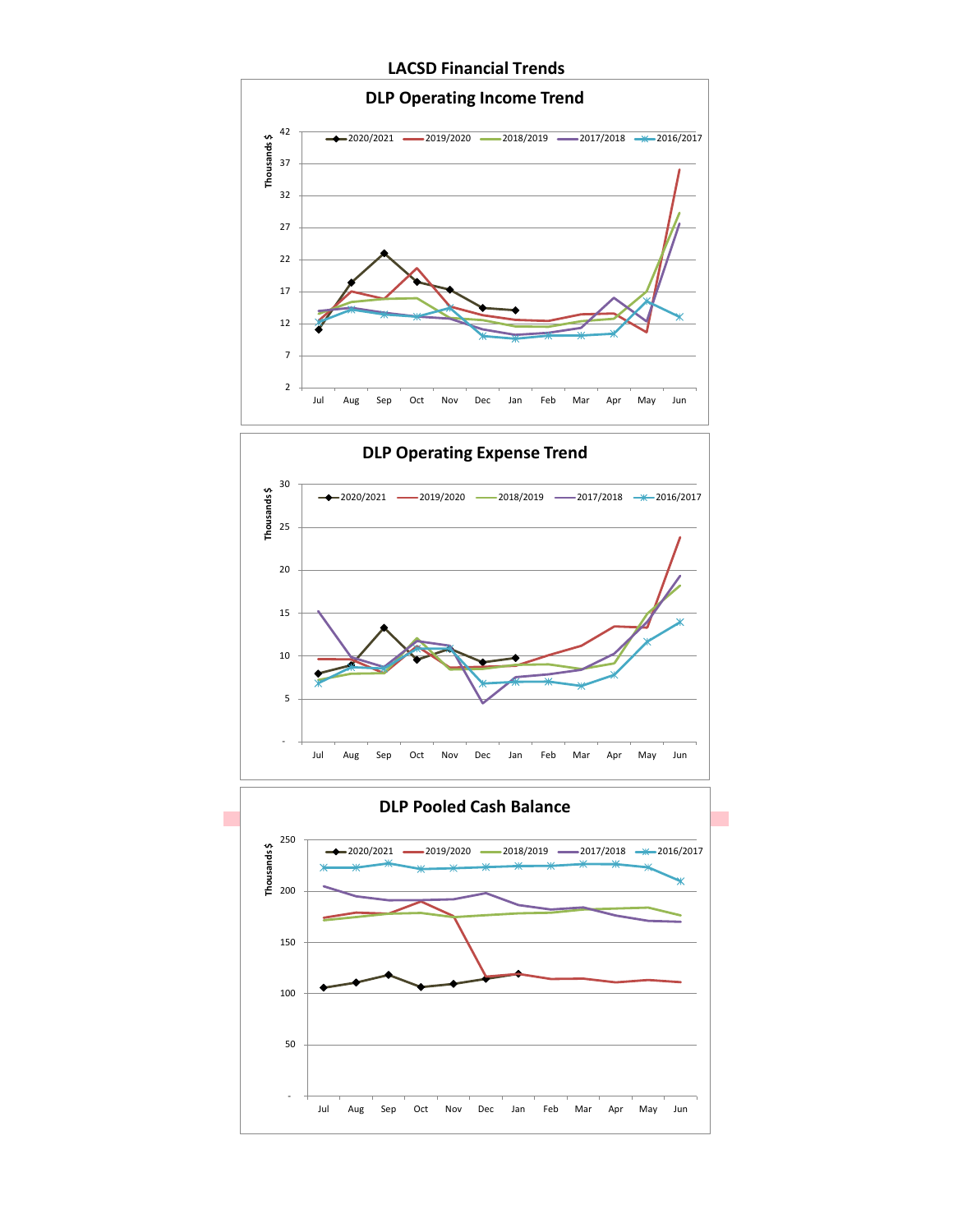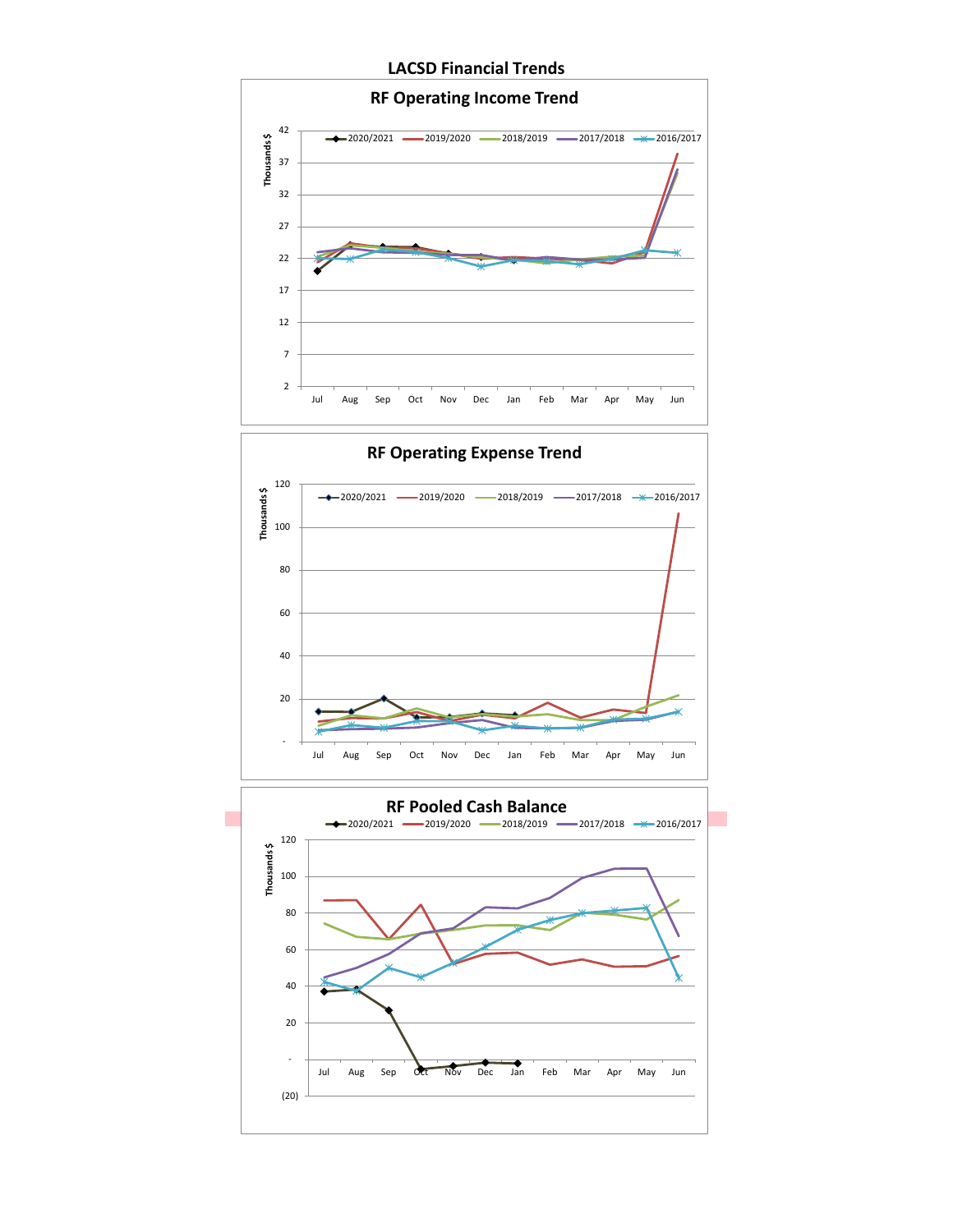FEBRUARY 2021

| <b>VENDOR NAME</b>                        | <b>DESCRIPTION</b>                                                                                                                                                                                                                                                                         | <b>DATE</b>                                                                                                                                  | <b>INVOICE</b><br><b>AMOUNT</b>                                                                             | <b>CHECK</b><br><b>NUMBER</b>                                                                            | <b>CHECK</b><br><b>AMOUNT</b> |
|-------------------------------------------|--------------------------------------------------------------------------------------------------------------------------------------------------------------------------------------------------------------------------------------------------------------------------------------------|----------------------------------------------------------------------------------------------------------------------------------------------|-------------------------------------------------------------------------------------------------------------|----------------------------------------------------------------------------------------------------------|-------------------------------|
|                                           | <b>VOID</b>                                                                                                                                                                                                                                                                                | 02/17/21                                                                                                                                     | $\blacksquare$                                                                                              | 81101                                                                                                    | $\blacksquare$                |
|                                           | <b>VOID</b>                                                                                                                                                                                                                                                                                | 02/01/21                                                                                                                                     | $\blacksquare$                                                                                              | 83331                                                                                                    |                               |
| <b>ADS Environmental Services LLC</b>     | Sewer Flow Monitoring for 5 Sites                                                                                                                                                                                                                                                          | 02/03/21                                                                                                                                     | 7,000.00                                                                                                    | 83485                                                                                                    | 7,000.00                      |
| Aflac                                     | Supplemental Insurance                                                                                                                                                                                                                                                                     | 02/03/21                                                                                                                                     | 1,605.56                                                                                                    | 83486                                                                                                    | 1,605.56                      |
| AG Layne Inc                              | 2500 Gallons Methanol                                                                                                                                                                                                                                                                      | 02/03/21                                                                                                                                     | 9,602.95                                                                                                    | 83487                                                                                                    | 9,602.95                      |
| <b>AGM Electronics Inc.</b>               | Isolated Intergrator                                                                                                                                                                                                                                                                       | 02/03/21                                                                                                                                     | 670.69                                                                                                      | 83488                                                                                                    | 670.69                        |
| <b>Amazon Capital Services</b>            | Heater & Cleaning Supplies For Sewer<br>Gas Shut Off Tool<br>Snow Broom<br>Lippert - Winter Boots<br><b>Clarifier Oil</b><br>Sound Bar, Magnetic Tape, Marker &<br>Magnets<br>Markers<br><b>WD-40</b><br>Parking Signs<br><b>Trash Can</b><br>Pocket Notebooks<br><b>Cleaning Supplies</b> | 02/03/21<br>02/03/21<br>02/03/21<br>02/03/21<br>02/03/21<br>02/03/21<br>02/03/21<br>02/03/21<br>02/03/21<br>02/03/21<br>02/03/21<br>02/03/21 | 125.44<br>26.80<br>86.10<br>237.00<br>576.14<br>88.69<br>9.99<br>35.30<br>14.00<br>53.84<br>29.42<br>141.91 | 83489<br>83489<br>83489<br>83489<br>83489<br>83489<br>83489<br>83489<br>83489<br>83489<br>83489<br>83489 | 1,424.63                      |
| Aramark Uniform & Career Apparel<br>Group | <b>Uniforms</b>                                                                                                                                                                                                                                                                            | 02/03/21                                                                                                                                     | 1,861.86                                                                                                    | 83490                                                                                                    | 1,861.86                      |
| AT&T                                      | Long Distance                                                                                                                                                                                                                                                                              | 02/03/21                                                                                                                                     | 185.89                                                                                                      | 83491                                                                                                    | 185.89                        |
| <b>Basic Backflow</b>                     | <b>Annual Backflow Device Testing</b>                                                                                                                                                                                                                                                      | 02/03/21                                                                                                                                     | 1,184.17                                                                                                    | 83492                                                                                                    | 1,184.17                      |
| <b>Andrew Bennett</b>                     | <b>Bennett - Work Boots</b>                                                                                                                                                                                                                                                                | 02/03/21                                                                                                                                     | 150.00                                                                                                      | 83493                                                                                                    | 150.00                        |
| <b>Brickley Environmental</b>             | <b>Asbestos Removel</b>                                                                                                                                                                                                                                                                    | 02/03/21                                                                                                                                     | 1,550.00                                                                                                    | 83494                                                                                                    | 1,550.00                      |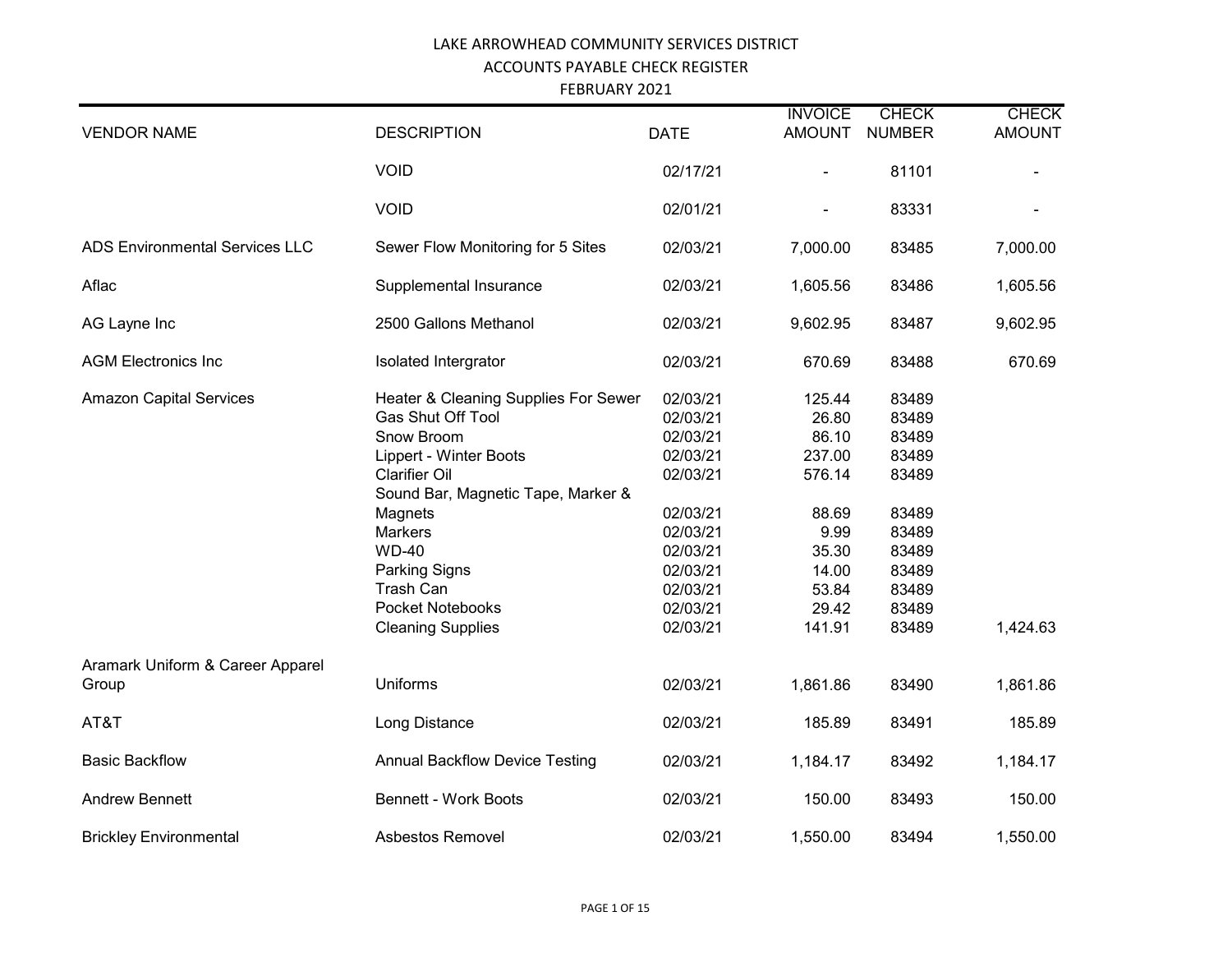FEBRUARY 2021

| C & E Supply                          | Janitorial Supplies                                         | 02/03/21 | 357.97     | 83495 | 357.97     |
|---------------------------------------|-------------------------------------------------------------|----------|------------|-------|------------|
| California Tool & Welding Supply      | <b>Compressed Gases</b>                                     | 02/03/21 | 54.09      | 83496 | 54.09      |
| <b>Canon Financial Services</b>       | <b>Copier Leases</b>                                        | 02/03/21 | 1,196.91   | 83497 | 1,196.91   |
| ChemScan Inc                          | <b>Pump Tubing</b>                                          | 02/03/21 | 231.88     | 83498 | 231.88     |
| City of Big Bear Lake                 | 03/21 Rimforest Payment                                     | 02/03/21 | 4,815.32   | 83499 | 4,815.32   |
| <b>CLAWA</b>                          | <b>Blue Jay Water</b>                                       | 02/03/21 | 124.47     | 83500 | 124.47     |
| Clinical Laboratory of San Bernardino | <b>Water Sample Analysis</b>                                | 02/03/21 | 7,165.00   | 83501 | 7,165.00   |
| <b>Computer Options</b>               | 02/21 Managed IT                                            | 02/03/21 | 13,673.50  | 83502 | 13,673.50  |
| County of San Bernardino              | Solid Waste                                                 | 02/03/21 | 31.49      | 83503 | 31.49      |
| <b>County Recorder</b>                | Recording Fees - Lien Release                               | 02/03/21 | 60.00      | 83504 | 60.00      |
| <b>CSRMA</b>                          | <b>CSRMA Pooled Liability Program 20-</b><br>21             | 02/03/21 | 176,285.00 | 83505 | 176,285.00 |
| <b>CUES</b> Inc                       | Flexi Sonde Repair                                          | 02/03/21 | 680.23     | 83506 | 680.23     |
| <b>CWEA Renewal</b>                   | Martinez - Coll Gr 2 Renewal<br>Kennedy - Mechanical Gr 2 & | 02/03/21 | 96.00      | 83507 |            |
|                                       | <b>Collections Gr 2 Renewal</b>                             | 02/03/21 | 192.00     | 83507 |            |
|                                       | Mossman - Lab Analyst Gr 1 Renewal                          | 02/03/21 | 91.00      | 83507 | 379.00     |
| Dave Johannsen                        | <b>Refund Check</b>                                         | 02/03/21 | 220.10     | 83508 | 220.10     |
| De Lage Landen Financial Services Inc | <b>Engineering Copier</b>                                   | 02/03/21 | 509.40     | 83509 | 509.40     |
| <b>DIRECTV</b>                        | <b>Grass Valley Television</b>                              | 02/03/21 | 74.99      | 83510 | 74.99      |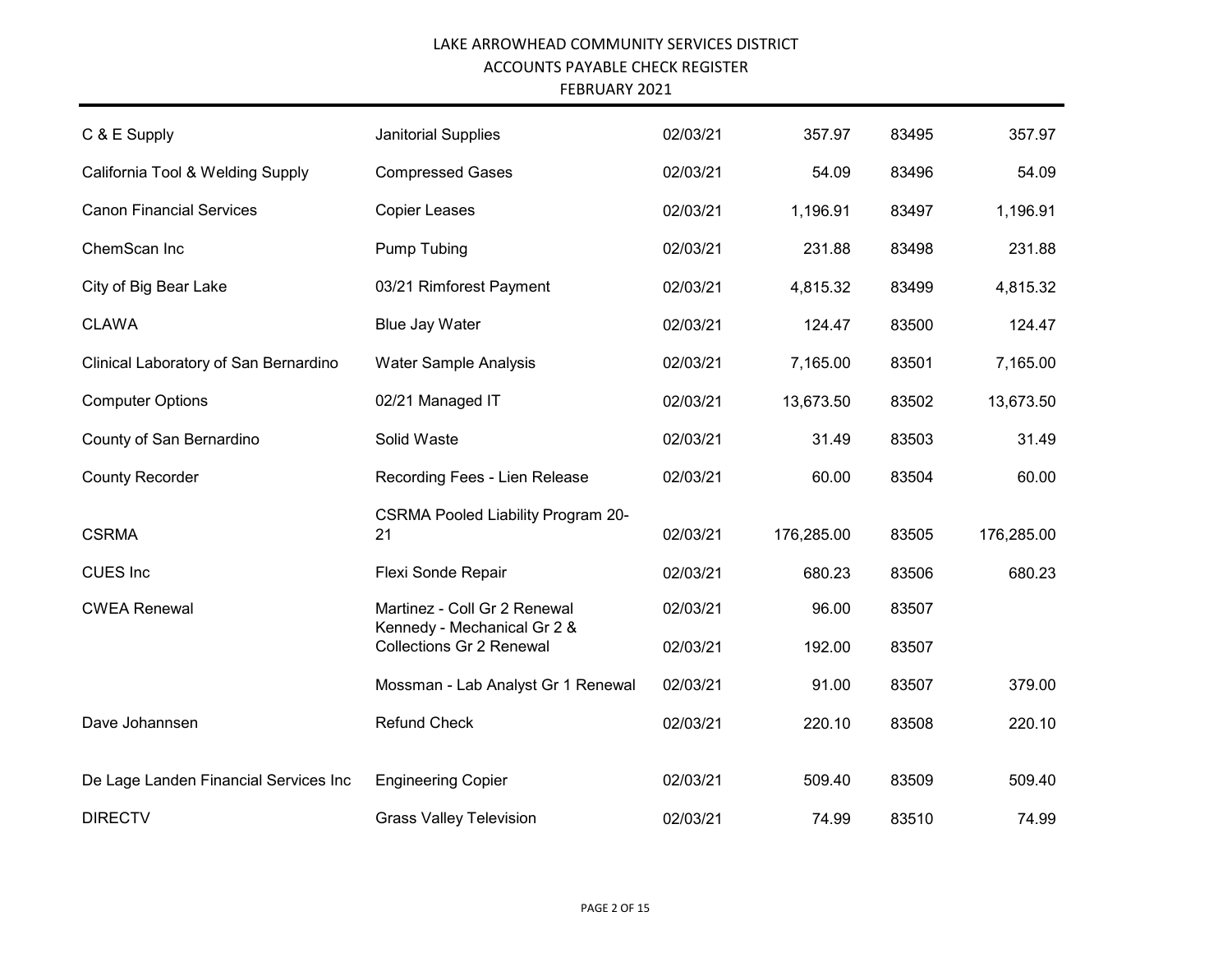| FEBRUARY 2021 |
|---------------|
|---------------|

| Don's Auto Supply 2 Inc        | Switch                                                   | 02/03/21             | 17.12          | 83511          |          |
|--------------------------------|----------------------------------------------------------|----------------------|----------------|----------------|----------|
|                                | <b>Small Tools</b><br>Washer, Degreaser                  | 02/03/21<br>02/03/21 | 23.60<br>77.81 | 83511<br>83511 |          |
|                                | Gloves                                                   | 02/03/21             | 17.23          | 83511          |          |
|                                | Shop Snowblower Pin                                      | 02/03/21             | 14.14          | 83511          |          |
|                                | Switch                                                   | 02/03/21             | 5.50           | 83511          |          |
|                                | Bernina Screw & Washer                                   | 02/03/21             | 0.74           | 83511          | 156.14   |
|                                |                                                          |                      |                |                |          |
| <b>DXP</b> Enterprises Inc     | <b>Primary Sludge Pump Stators</b>                       | 02/03/21             | 2,299.72       | 83512          | 2,299.72 |
| <b>Fairview Ford Sales Inc</b> | Unit 85                                                  | 02/03/21             | 606.36         | 83513          | 606.36   |
| <b>Federal Express Co</b>      | <b>Express Mail</b>                                      | 02/03/21             | 52.06          | 83514          | 52.06    |
| <b>Frontier Communications</b> | Telephone                                                | 02/03/21             | 809.70         | 83515          | 809.70   |
| Grainger                       | Cable Ties, Ratchet & Screwdriver                        | 02/03/21             | 66.55          | 83516          |          |
|                                | Air Safety Valve<br>Supplies, Parts replacement for Pump | 02/03/21             | 16.10          | 83516          |          |
|                                | Hosing and Tubing                                        | 02/03/21             | 250.23         | 83516          |          |
|                                | Cable Tie                                                | 02/03/21             | 18.34          | 83516          |          |
|                                | Saw Blade                                                | 02/03/21             | 22.21          | 83516          |          |
|                                | <b>GVTP Denite</b>                                       | 02/03/21             | 61.07          | 83516          |          |
|                                | Voltage Detector                                         | 02/03/21             | 26.03          | 83516          |          |
|                                | <b>Marking Paint</b>                                     | 02/03/21             | 33.62          | 83516          |          |
|                                | <b>Reflective Tape</b>                                   | 02/03/21             | 18.97          | 83516          |          |
|                                | <b>Yellow Paint</b>                                      | 02/03/21             | 51.07          | 83516          |          |
|                                | <b>Recyling Stations</b>                                 | 02/03/21             | 827.27         | 83516          | 1,391.46 |
| HealthEquity Inc               | 02/21 HSA                                                | 02/03/21             | 3,853.77       | 83517          | 3,853.77 |
| <b>Idexx Distribution Inc.</b> | Vessels/Quanti Trays                                     | 02/03/21             | 1,437.26       | 83518          | 1,437.26 |
| Inland Water Works Supply Co   | Sewer Repair Parts                                       | 02/03/21             | 1,325.65       | 83519          |          |
|                                | <b>Rubber Caps</b>                                       | 02/03/21             | 86.20          | 83519          |          |
|                                | 3/4" & 1" Brass Pipe Fittings                            | 02/03/21             | 479.98         | 83519          |          |
|                                | Plug                                                     | 02/03/21             | 39.11          | 83519          |          |
|                                | <b>Black Wire</b>                                        | 02/03/21             | 86.40          | 83519          | 2,017.34 |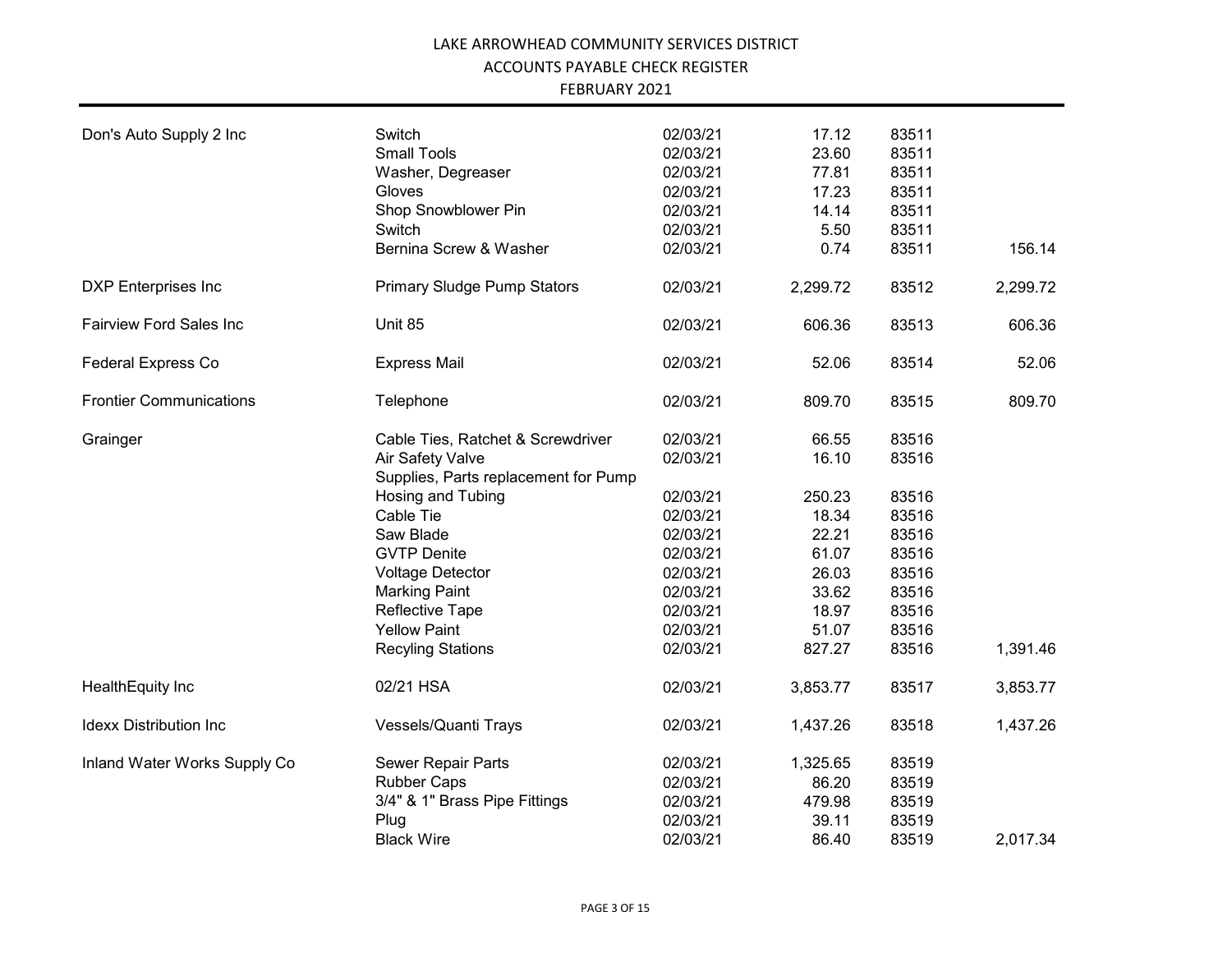| John Fujii                      | <b>Refund Check</b>               | 02/03/21 | 254.92   | 83520 | 254.92   |
|---------------------------------|-----------------------------------|----------|----------|-------|----------|
| Justin Lansberg                 | <b>Refund Check</b>               | 02/03/21 | 121.14   | 83521 | 121.14   |
| Keller Williams                 | <b>Refund Check</b>               | 02/03/21 | 321.15   | 83522 | 321.15   |
|                                 |                                   |          |          |       |          |
| Keystone Industrial Medicine    | Employee COVID Test per DIR/OSHA  | 02/03/21 | 250.00   | 83523 | 250.00   |
| Kim Bridgewater                 | <b>Refund Check</b>               | 02/03/21 | 6.66     | 83524 | 6.66     |
| Lake Drive Hardware             | Pole & Handles                    | 02/03/21 | 32.29    | 83525 | 32.29    |
| Life Insurance Company of North |                                   |          |          |       |          |
| America                         | 03/21 Life                        | 02/03/21 | 4,469.85 | 83526 | 4,469.85 |
| Matt Chlor Inc                  | Alum Pump Parts                   | 02/03/21 | 444.70   | 83527 | 444.70   |
| McMaster-Carr                   | <b>Gasket Material</b>            | 02/03/21 | 93.59    | 83528 |          |
|                                 | <b>Snow Shovels</b>               | 02/03/21 | 355.68   | 83528 | 449.27   |
| <b>Mountain Courier Service</b> | 02/21 Mail Courier                | 02/03/21 | 225.00   | 83529 | 225.00   |
| Mountain Disposal               | 01/21 Trash                       | 02/03/21 | 1,563.49 | 83530 | 1,563.49 |
| Neu Art Studio Inc              | Blue Jay Admin Sign               | 02/03/21 | 3,674.28 | 83531 | 3,674.28 |
| <b>Nursery Products LLC</b>     | 12/20 Sludge Disposal             | 02/03/21 | 4,293.06 | 83532 | 4,293.06 |
| Office Depot Inc                | <b>Office Supplies</b>            | 02/03/21 | 501.37   | 83533 | 501.37   |
|                                 | Repeater Space Rental - Jan, Feb, |          |          |       |          |
| Os/Com Systems                  | Mar                               | 02/03/21 | 705.00   | 83534 | 705.00   |
| Pitney Bowes Inc                | <b>Meter Rental</b>               | 02/03/21 | 145.46   | 83535 | 145.46   |
| Ready Refresh by Nestle         | 01/21 Distilled Water             | 02/03/21 | 269.75   | 83536 | 269.75   |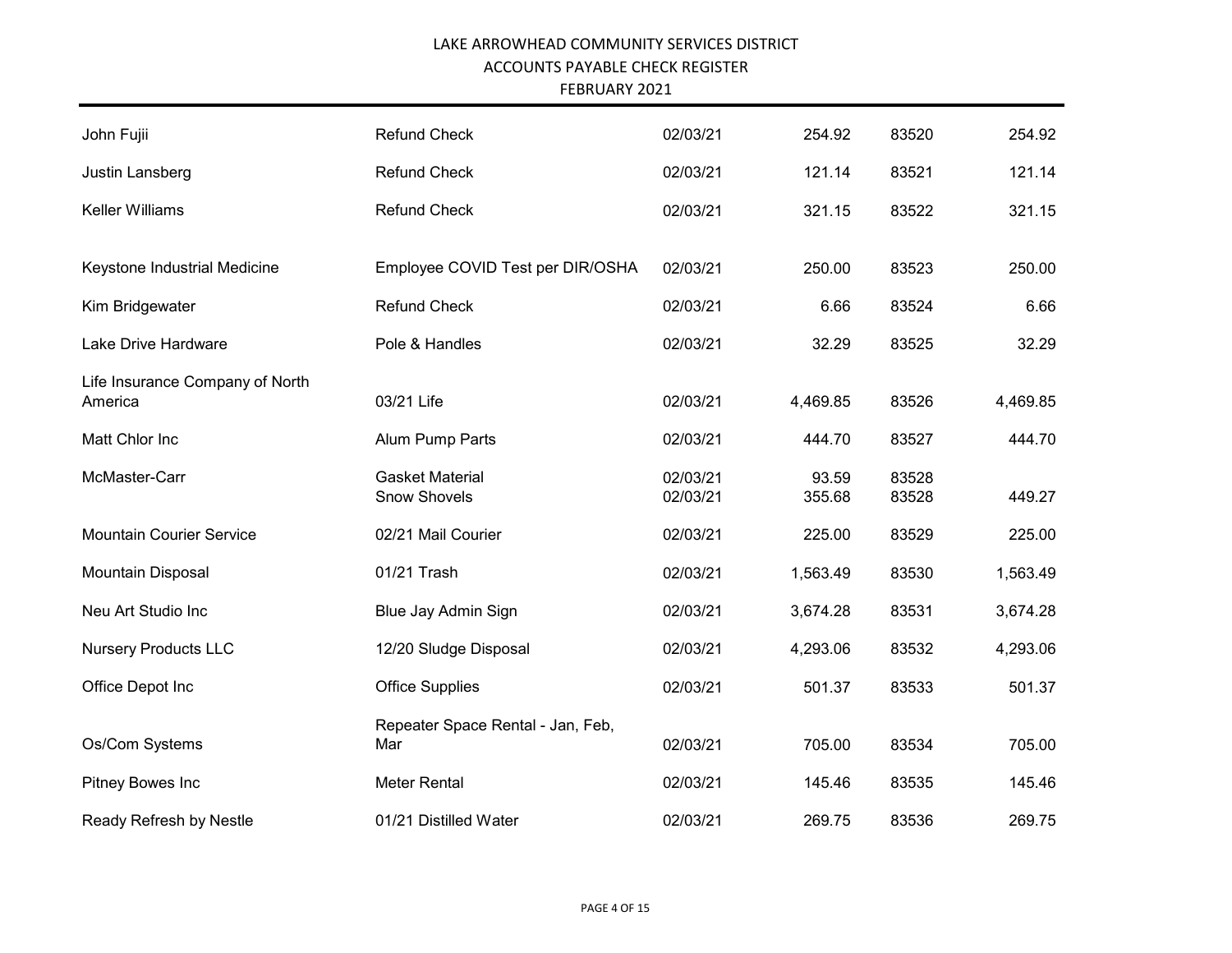| <b>Richard Dubois</b>               | <b>Refund Check</b>                    | 02/03/21 | 108.11     | 83537 | 108.11     |
|-------------------------------------|----------------------------------------|----------|------------|-------|------------|
| <b>Rim Forest Lumber</b>            | <b>GVTP Denite</b>                     | 02/03/21 | 55.41      | 83538 |            |
|                                     | <b>Steel Pipe</b>                      | 02/03/21 | 41.96      | 83538 |            |
|                                     | Chisel                                 | 02/03/21 | 18.31      | 83538 |            |
|                                     | Concrete                               | 02/03/21 | 103.35     | 83538 |            |
|                                     | Unit 97                                | 02/03/21 | 14.00      | 83538 |            |
|                                     | <b>Staw Wattles</b>                    | 02/03/21 | 204.65     | 83538 |            |
|                                     | <b>Pump Supplies</b>                   | 02/03/21 | 6.47       | 83538 |            |
|                                     | Unit 97                                | 02/03/21 | 28.94      | 83538 |            |
|                                     | Shop Shovels                           | 02/03/21 | 168.04     | 83538 |            |
|                                     | Ice Breakers for Boots                 | 02/03/21 | 75.40      | 83538 | 716.53     |
| <b>Robert Perrin</b>                | <b>Refund Check</b>                    | 02/03/21 | 99.91      | 83539 | 99.91      |
| Romy Badakhsh                       | <b>Refund Check</b>                    | 02/03/21 | 180.98     | 83540 | 180.98     |
| Rotary of Lake Arrowhead            | <b>Monthly Dues</b>                    | 02/03/21 | 15.00      | 83541 | 15.00      |
| <b>SBC Fire Protection District</b> | <b>Brentwood Reservoir CUPA Permit</b> | 02/03/21 | 420.00     | 83542 |            |
|                                     | LS#3 Annual CUPA Permit                | 02/03/21 | 420.00     | 83542 | 840.00     |
|                                     | <b>Additional Architectural Work</b>   |          |            |       |            |
| <b>SGH Architects Inc</b>           | (Amendment 1)                          | 02/03/21 | 4,704.71   | 83543 | 4,704.71   |
| <b>Snyder's Tire Works</b>          | Unit 81                                | 02/03/21 | 2,524.94   | 83544 |            |
|                                     | <b>Unit 20945</b>                      | 02/03/21 | 225.25     | 83544 | 2,750.19   |
| So Cal Gas                          | Gas                                    | 02/03/21 | 148.23     | 83545 | 148.23     |
| Southern California Edison          | Electric                               | 02/03/21 | 11.12      | 83546 | 11.12      |
| Southern California Edison          | Electric                               | 02/03/21 | 25,161.19  | 83547 | 25,161.19  |
|                                     | Damage to Gas Line on 28149 Point      |          |            |       |            |
| Southern California Gas Company     | Hamiltar Lane                          | 02/03/21 | 3,076.82   | 83548 | 3,076.82   |
| Stockman's Energy Inc               | Retention                              | 02/03/21 | 219,259.05 | 83549 | 219,259.05 |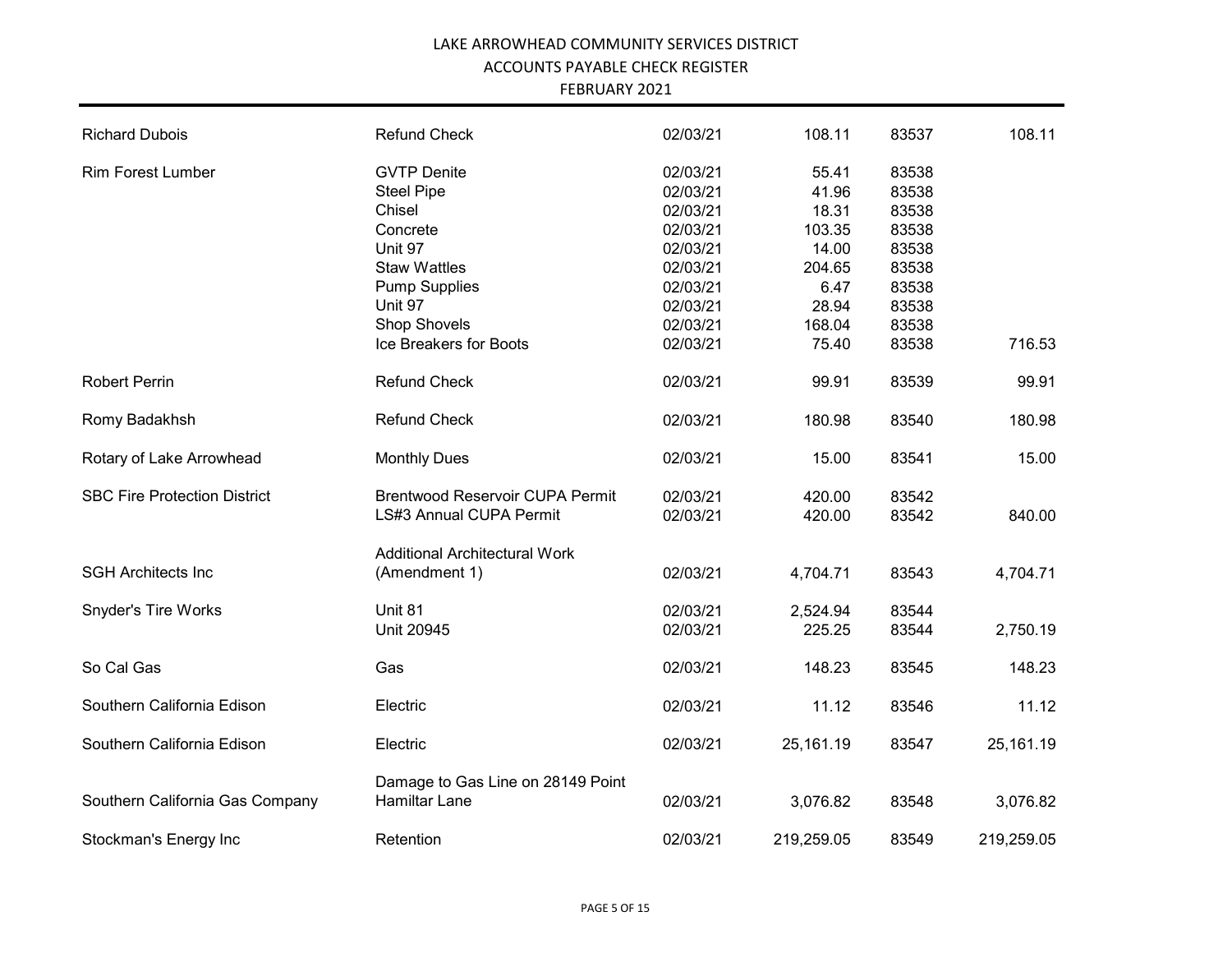| <b>Sulzer Electro-Mechanical Services Inc</b> | Spyglass VFD's                                                                                           | 02/03/21             | 4,242.69             | 83550          | 4,242.69  |
|-----------------------------------------------|----------------------------------------------------------------------------------------------------------|----------------------|----------------------|----------------|-----------|
| <b>SWRCB</b>                                  | Sanchez - Treatment Op T2 Renewal<br>Cert                                                                | 02/03/21             | 60.00                | 83551          | 60.00     |
| The Bug Girl                                  | Pest Control                                                                                             | 02/03/21             | 375.00               | 83552          | 375.00    |
| Thomas & Caroli Moore                         | <b>Refund Check</b>                                                                                      | 02/03/21             | 99.91                | 83553          | 99.91     |
| <b>TKE Engineering Inc</b>                    | <b>Contracted District Engineer Services</b>                                                             | 02/03/21             | 8,227.50             | 83554          | 8,227.50  |
| <b>TPX Communications</b>                     | Telephone                                                                                                | 02/03/21             | 7,608.52             | 83555          | 7,608.52  |
| <b>Union Bank</b>                             | <b>Credit Card</b>                                                                                       | 02/03/21             | 7,139.52             | 83556          | 7,139.52  |
| United States Geological Survey               | 8/1/20 -10/31/20 Coop Water<br>Resource Investigation<br>Quarterly Co-Op Water Resource<br>Investigation | 02/03/21<br>02/03/21 | 5,450.00<br>4,867.50 | 83557<br>83557 | 10,317.50 |
|                                               | <b>VOID</b>                                                                                              | 02/03/21             |                      | 83558          |           |
| Verizon Wireless                              | Wireless                                                                                                 | 02/03/21             | 896.10               | 83559          | 896.10    |
| Vision Service Plan                           | Supplemental Insurance                                                                                   | 02/03/21             | 631.21               | 83560          | 631.21    |
| <b>Wesley Toy</b>                             | <b>Refund Check</b>                                                                                      | 02/03/21             | 277.67               | 83561          | 277.67    |
| Xylem Dewatering Solutions Inc                | <b>Rimforest Homeowner Pumps</b>                                                                         | 02/03/21             | 2,973.90             | 83562          | 2,973.90  |
| <b>Terrence Horist</b>                        | <b>Refund Check</b>                                                                                      | 02/03/21             | 200.00               | 83563          | 200.00    |
| <b>CalPERS</b>                                | Deferred Compensation                                                                                    | 02/03/21             | 31,379.85            | <b>DRAFT</b>   | 31,379.85 |
| <b>VOYA</b>                                   | <b>Employee Retirement Plan</b>                                                                          | 02/03/21             | 12,729.30            | <b>DRAFT</b>   | 12,729.30 |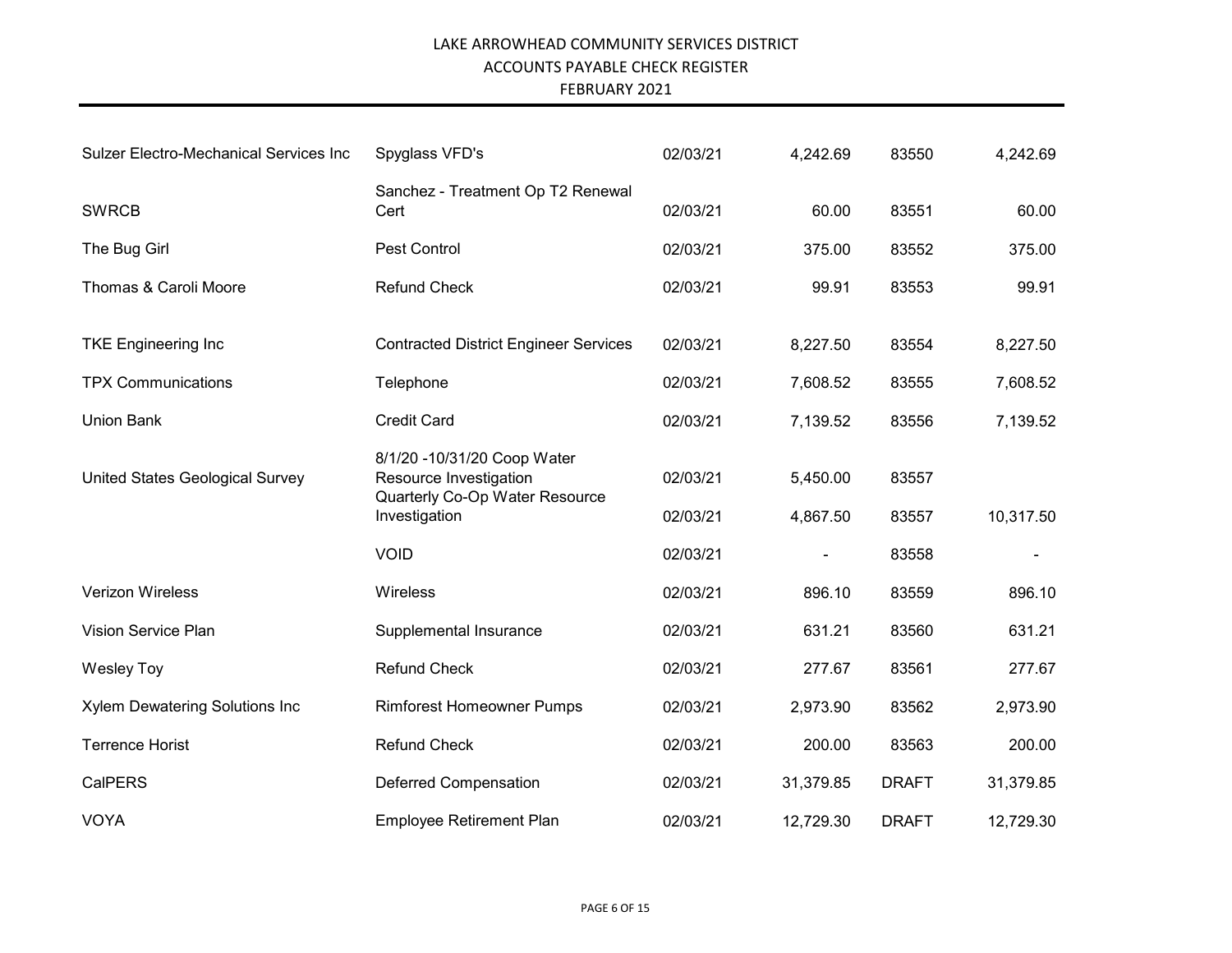| Acosta, Gil                               | Reimbursement - Water Dist Gr 2                                         | 02/17/21                         | 80.00                    | 83564                   | 80.00     |
|-------------------------------------------|-------------------------------------------------------------------------|----------------------------------|--------------------------|-------------------------|-----------|
| <b>ACWA/JPIA</b>                          | 03/21 Health                                                            | 02/17/21                         | 86,090.57                | 83565                   | 86,090.57 |
| <b>Amazon Capital Services</b>            | <b>Tracer Dye</b><br>Hose Clamps & Zip Ties<br>Bernina Kitchen Supplies | 02/17/21<br>02/17/21<br>02/17/21 | 279.80<br>49.52<br>89.00 | 83566<br>83566<br>83566 | 418.32    |
| Aramark Uniform & Career Apparel<br>Group | <b>Uniforms</b>                                                         | 02/17/21                         | 1,815.05                 | 83567                   | 1,815.05  |
| AT&T                                      | Long Distance                                                           | 02/17/21                         | 324.41                   | 83568                   | 324.41    |
| Burkitt's Lock & Key                      | Adjust Strike & Service Call                                            | 02/17/21                         | 75.00                    | 83569                   | 75.00     |
| California Air Compressor Company         | IR Compressor Repair/ Pall                                              | 02/17/21                         | 928.00                   | 83570                   | 928.00    |
| <b>California Chamber of Commerce</b>     | 2021 Labor Law Posters                                                  | 02/17/21                         | 513.90                   | 83571                   | 513.90    |
| California Tool & Welding Supply          | <b>Cylinder Rental</b>                                                  | 02/17/21                         | 105.50                   | 83572                   | 105.50    |
| <b>Canon Financial Services</b>           | <b>Copier Leases</b>                                                    | 02/17/21                         | 1,252.49                 | 83573                   | 1,252.49  |
| Caselle Inc                               | 03/21 Maintenance & Support                                             | 02/17/21                         | 2,797.00                 | 83574                   | 2,797.00  |
| <b>Cedar Glen Trading Post</b>            | PVC & Spray Paint<br>Level, Bungee, Tarp, O Ring, Oil                   | 02/17/21<br>02/17/21             | 23.65<br>58.02           | 83575<br>83575          | 81.67     |
| <b>Charter Communications</b>             | Internet                                                                | 02/17/21                         | 354.98                   | 83576                   | 354.98    |
| <b>Classic Images</b>                     | <b>District Uniform Hats</b>                                            | 02/17/21                         | 461.82                   | 83577                   | 461.82    |
| <b>CLAWA</b>                              | Rimforest 2" - 1080 CCF<br>DLP 2" - 168 CCF                             | 02/17/21<br>02/17/21             | 3,469.60<br>524.16       | 83578<br>83578          | 3,993.76  |
| <b>Computer Options</b>                   | <b>Adobe Subscription</b>                                               | 02/17/21                         | 114.50                   | 83579                   | 114.50    |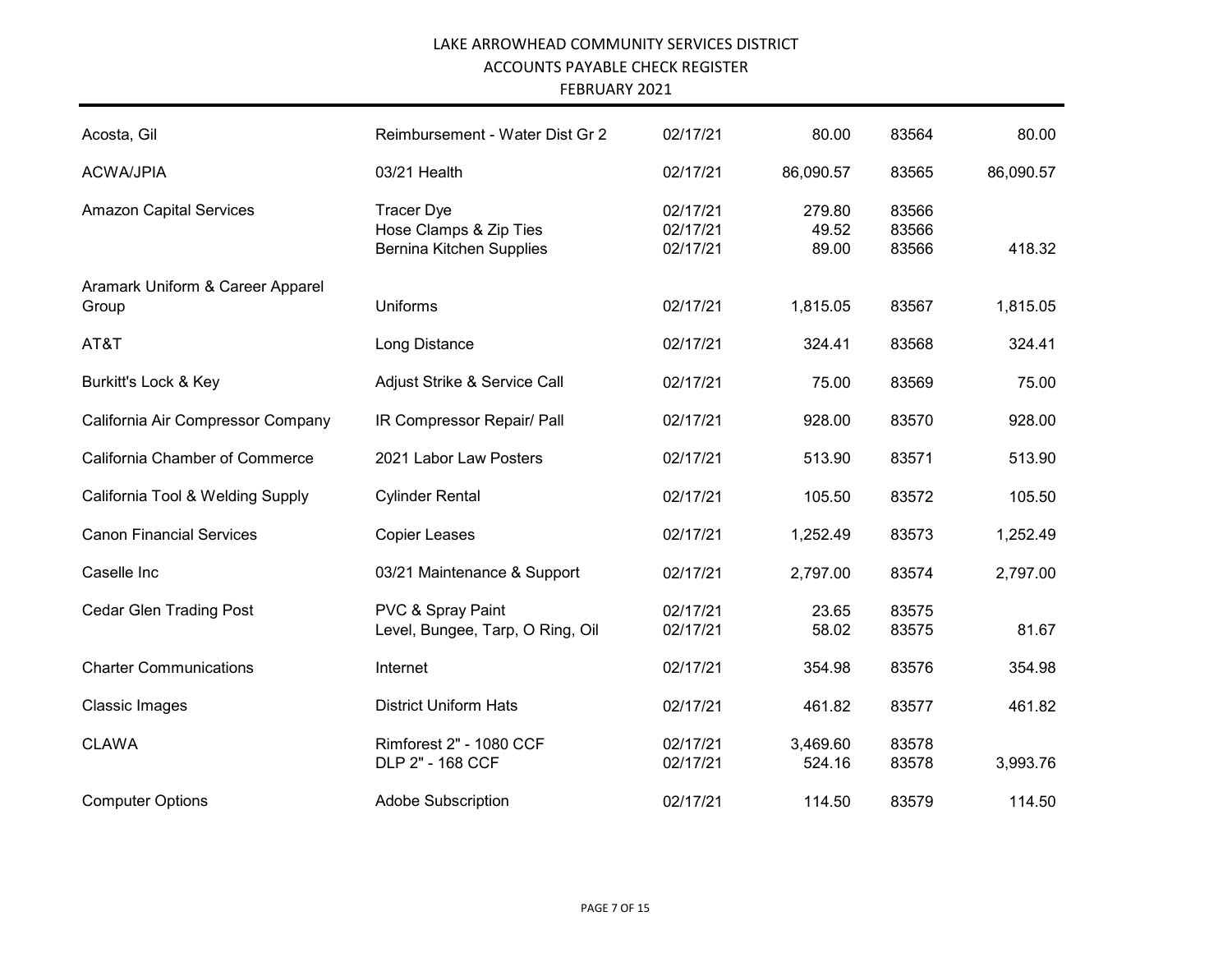| <b>Trevor Cory</b>                 | Reimbursement - Coll Gr 2 Renewal                                   | 02/17/21 | 288.00    | 83580 | 288.00   |
|------------------------------------|---------------------------------------------------------------------|----------|-----------|-------|----------|
|                                    | PY 30 7/19-7/20 CSRMA Workers'<br><b>Compensation Program Final</b> |          |           |       |          |
| <b>CSRMA</b>                       | Premium Audit                                                       | 02/17/21 | 4,377.00  | 83581 | 4,377.00 |
| <b>Cyber Marketing Network Inc</b> | Kennedy - Winter Boots                                              | 02/17/21 | 210.64    | 83582 |          |
|                                    | Yee - Winter Boots                                                  | 02/17/21 | 164.85    | 83582 |          |
|                                    | Pretzinger - Winter Boots                                           | 02/17/21 | 164.85    | 83582 |          |
|                                    | Segura - Winter Boots                                               | 02/17/21 | 164.85    | 83582 | 705.19   |
| D&H Water Systems Inc              | <b>CGTP Sample Pump</b>                                             | 02/17/21 | 468.76    | 83583 | 468.76   |
| Dataprose LLC                      | 01/21 Bill Postage                                                  | 02/17/21 | 4,871.45  | 83584 | 4,871.45 |
| Diane Anderson                     | <b>Refund Check</b>                                                 | 02/17/21 | 96.03     | 83585 | 96.03    |
| <b>DIRECTV</b>                     | 02/21 Television                                                    | 02/17/21 | 224.97    | 83586 | 224.97   |
| Don's Auto Supply 2 Inc            | Credit Memo 644914 Issued                                           | 02/17/21 | 23.69     | 83587 |          |
|                                    | <b>Truck Rubber Spider</b>                                          | 02/17/21 | 92.32     | 83587 |          |
|                                    | <b>Brake Fluid</b>                                                  | 02/17/21 | 14.61     | 83587 |          |
|                                    | Batteries for Unit #76                                              | 02/17/21 | 295.39    | 83587 |          |
|                                    | Tractor Trans Fluid, Hydraulic Oil,                                 |          |           |       |          |
|                                    | <b>Winter Boost</b>                                                 | 02/17/21 | 121.76    | 83587 |          |
|                                    | Unit 66                                                             | 02/17/21 | 6.42      | 83587 |          |
|                                    | <b>Credit Return</b>                                                | 02/17/21 | $-219.16$ | 83587 |          |
|                                    | Lamps & Lucas Mist                                                  | 02/17/21 | 36.29     | 83587 |          |
|                                    | <b>Right Stuff Tube</b>                                             | 02/17/21 | 17.52     | 83587 |          |
|                                    | <b>Credit Memo</b>                                                  | 02/17/21 | $-23.69$  | 83587 | 365.15   |
| <b>DXP</b> Enterprises Inc         | <b>GVTP Mechanical Seal</b>                                         | 02/17/21 | 1,070.23  | 83588 | 1,070.23 |
| <b>Federal Express Co</b>          | <b>Express Mail</b>                                                 | 02/17/21 | 118.01    | 83589 | 118.01   |
| <b>Fisher Scientific</b>           | <b>Nitrile Gloves</b>                                               | 02/17/21 | 2,284.30  | 83590 |          |
|                                    | <b>PCT Reagents</b>                                                 | 02/17/21 | 113.14    | 83590 | 2,397.44 |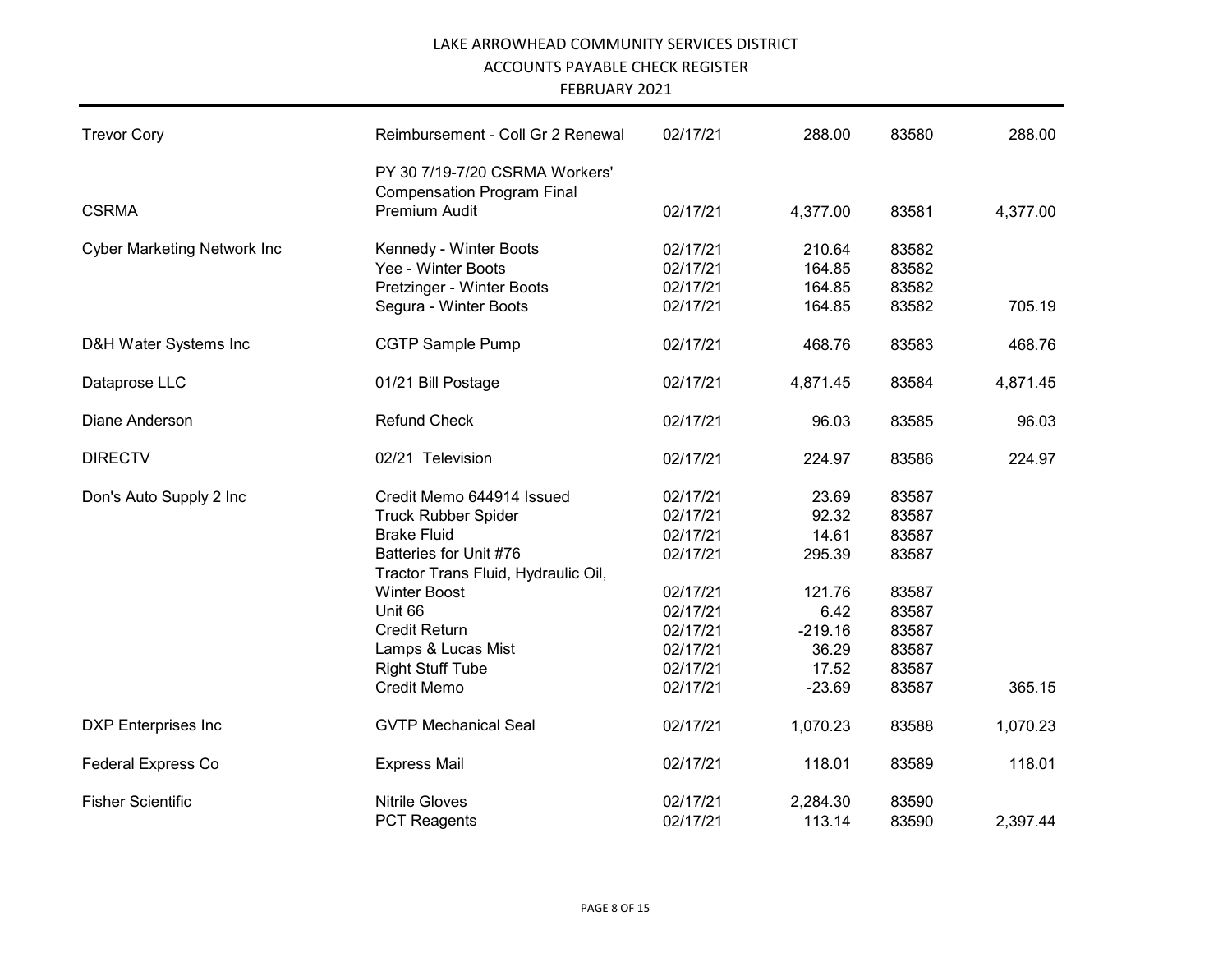| <b>Five Points Shell</b>       | Fuel                                | 02/17/21 | 201.24   | 83591 | 201.24   |
|--------------------------------|-------------------------------------|----------|----------|-------|----------|
| Frances & Sabah Fattohi        | <b>Refund Check</b>                 | 02/17/21 | 121.34   | 83592 | 121.34   |
| <b>Frontier Communications</b> | Telephone                           | 02/17/21 | 3,000.31 | 83593 | 3,000.31 |
| Geographics                    | Ads for Report                      | 02/17/21 | 70.00    | 83594 | 70.00    |
| Grainger                       | <b>BJ</b> Admin                     | 02/17/21 | 164.50   | 83595 |          |
|                                | Adapter                             | 02/17/21 | 91.59    | 83595 |          |
|                                | <b>CGTP Sample Pump</b>             | 02/17/21 | 225.94   | 83595 |          |
|                                | <b>Boot Guard</b>                   | 02/17/21 | 14.08    | 83595 |          |
|                                | <b>Elbow Tube</b>                   | 02/17/21 | 82.24    | 83595 |          |
|                                | Tube                                | 02/17/21 | 77.58    | 83595 |          |
|                                | CGTP Pump Hose                      | 02/17/21 | 186.94   | 83595 |          |
|                                | Fittings                            | 02/17/21 | 66.65    | 83595 | 909.52   |
| H & H Elevator Service         | 02/21 Elevator Service              | 02/17/21 | 203.96   | 83596 | 203.96   |
| Hach Company                   | <b>PCT Reagents</b>                 | 02/17/21 | 378.59   | 83597 | 378.59   |
| HealthEquity Inc               | <b>HSA Maintenance Fee</b>          | 02/17/21 | 41.30    | 83598 | 41.30    |
|                                | Reimbursement - Corrosion Cntrl &   |          |          |       |          |
| Jaime Hernandez                | <b>Drinking Water Course</b>        | 02/17/21 | 175.00   | 83599 | 175.00   |
| Inland Water Works Supply Co   | Couplings                           | 02/17/21 | 89.80    | 83600 |          |
|                                | <b>AC Bushings</b>                  | 02/17/21 | 172.62   | 83600 |          |
|                                | Meter Couplings, Nipples, Poly Pipe | 02/17/21 | 372.50   | 83600 |          |
|                                | Galv Tee, Elbow & Poly Pipe         | 02/17/21 | 754.92   | 83600 |          |
|                                | <b>Galvanized Tee</b>               | 02/17/21 | 47.41    | 83600 | 1,437.25 |
| <b>IPMA-HR</b>                 | Professional Membership 05/21-04/22 | 02/17/21 | 156.00   | 83601 | 156.00   |
| Jeanne Cambra Brungard         | <b>Refund Check</b>                 | 02/17/21 | 99.91    | 83602 | 99.91    |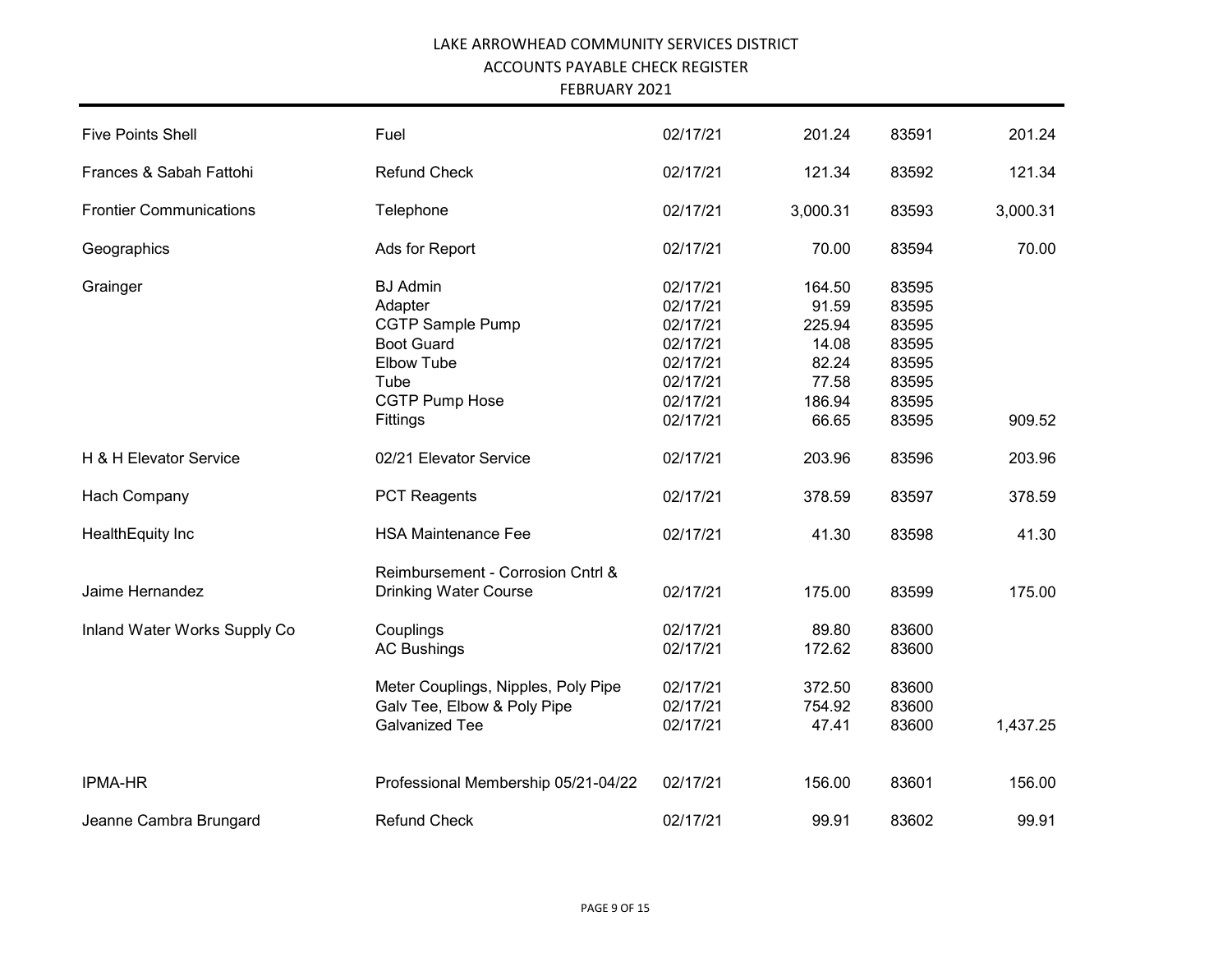| <b>Judith Pruett</b>             | <b>Refund Check</b>                                                                     | 02/17/21                         | 198.57                       | 83603                   | 198.57   |
|----------------------------------|-----------------------------------------------------------------------------------------|----------------------------------|------------------------------|-------------------------|----------|
| Lake Drive Hardware              | 6 - Snow Shovels                                                                        | 02/17/21                         | 206.82                       | 83604                   | 206.82   |
| Mike Jesse                       | <b>Refund Check</b>                                                                     | 02/17/21                         | 112.68                       | 83605                   | 112.68   |
| Mountain Disposal                | 01/21 Sludge Hauling                                                                    | 02/17/21                         | 6,300.00                     | 83606                   | 6,300.00 |
| <b>Mountain News</b>             | Smoke Test Ad<br>Lake Arrowhead Update Winterize and<br>Mountain News Bid Advertisement | 02/17/21<br>02/17/21<br>02/17/21 | 250.00<br>2,775.00<br>850.00 | 83607<br>83607<br>83607 | 3,875.00 |
| Multi W Systems Inc              | Bernina Decant Motor Rewinding                                                          | 02/17/21                         | 4,542.66                     | 83608                   | 4,542.66 |
| National Safety Compliance Inc   | DOT Program Annual Admin Fee                                                            | 02/17/21                         | 150.00                       | 83609                   | 150.00   |
| <b>Nursery Products LLC</b>      | 01/21 Sludge Disposal                                                                   | 02/17/21                         | 6,085.84                     | 83610                   | 6,085.84 |
| Office Depot Inc                 | <b>Office Supplies</b>                                                                  | 02/17/21                         | 223.05                       | 83611                   | 223.05   |
| Premier Access Insurance Company | 03/21 Dental                                                                            | 02/17/21                         | 5,379.24                     | 83612                   | 5,379.24 |
| Provident Life & Accident        | Supplemental Insurance                                                                  | 02/17/21                         | 65.91                        | 83613                   | 65.91    |
| Reserve Account                  | Pre Pay Postage                                                                         | 02/17/21                         | 900.00                       | 83614                   | 900.00   |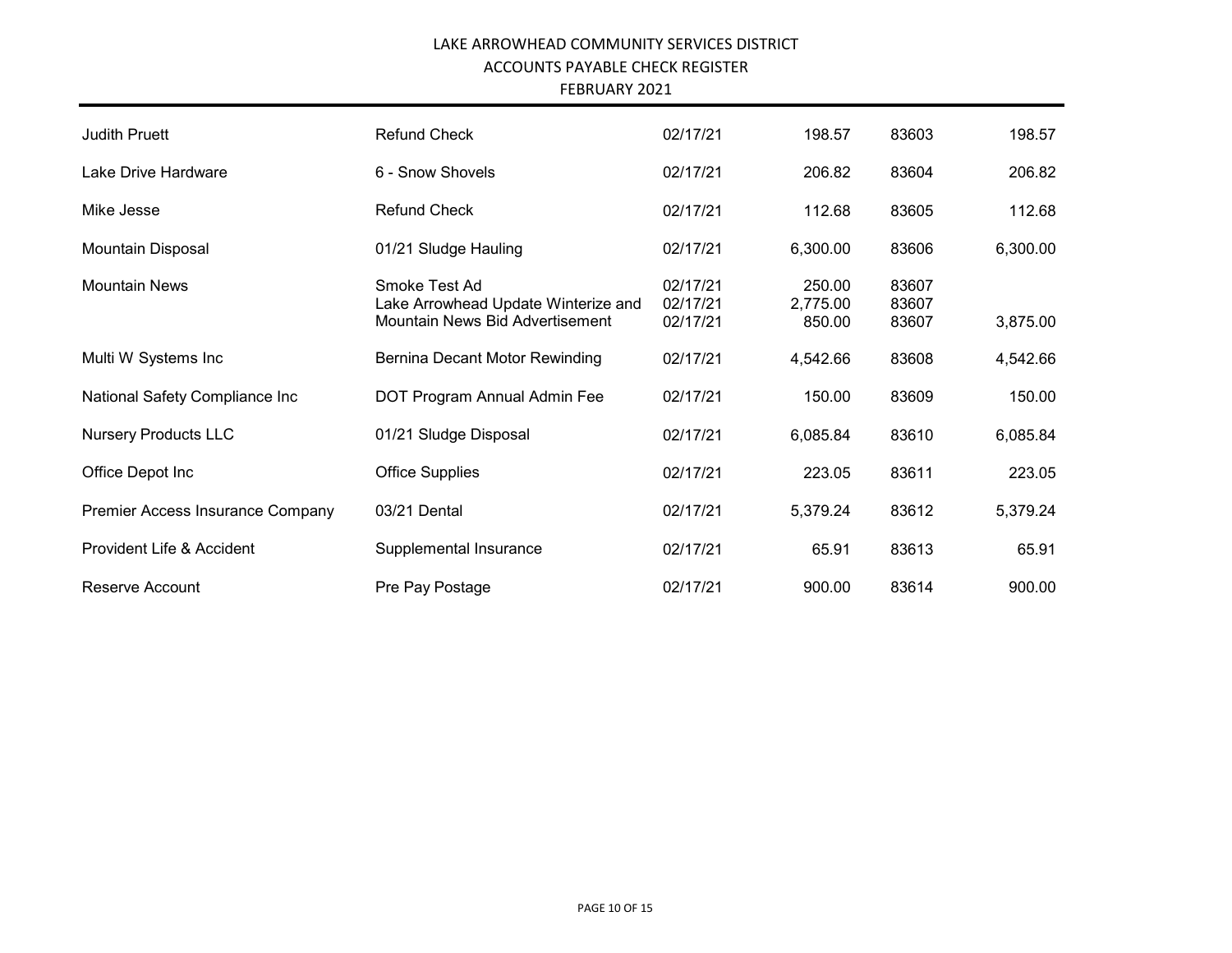|                            | Post Hole Digger Handle & Tamper |          |          |       |          |
|----------------------------|----------------------------------|----------|----------|-------|----------|
| <b>Rim Forest Lumber</b>   | Handle                           | 02/17/21 | 60.30    | 83615 |          |
|                            | Fasteners                        | 02/17/21 | 13.88    | 83615 |          |
|                            | Pallet of 50 Lb Bags Salt Rock   | 02/17/21 | 566.75   | 83615 |          |
|                            | De-Nit Air Line Repair           | 02/17/21 | 151.63   | 83615 |          |
|                            | Fasteners                        | 02/17/21 | 13.45    | 83615 |          |
|                            | Sample Site Sink Repairs         | 02/17/21 | 22.19    | 83615 |          |
|                            | Hacksaw                          | 02/17/21 | 8.61     | 83615 |          |
|                            | Winter Shovels, ChemScan Clean   | 02/17/21 | 95.87    | 83615 |          |
|                            | <b>GVTP Switchgear Cleaning</b>  | 02/17/21 | 145.19   | 83615 |          |
|                            | Credit Return                    | 02/17/21 | $-60.30$ | 83615 |          |
|                            | Pail                             | 02/17/21 | 5.38     | 83615 |          |
|                            | Station 17                       | 02/17/21 | 73.83    | 83615 |          |
|                            | Conduit & U-Bolts                | 02/17/21 | 91.31    | 83615 |          |
|                            | Chisel                           | 02/17/21 | 18.31    | 83615 | 1,206.40 |
| Rotary of Lake Arrowhead   | Pledges/Fines                    | 02/17/21 | 70.00    | 83616 | 70.00    |
| Samba Holdings             | Driver Program                   | 02/17/21 | 126.70   | 83617 | 126.70   |
| San Bernardino County      | Fuel                             | 02/17/21 | 5,218.22 | 83618 | 5,218.22 |
| Satellite Phone Store      | Satellite Form                   | 02/17/21 | 153.84   | 83619 | 153.84   |
| <b>Snyder's Tire Works</b> | Unit 86                          | 02/17/21 | 415.21   | 83620 |          |
|                            | Unit 94                          | 02/17/21 | 1,199.69 | 83620 |          |
|                            | Unit 69                          | 02/17/21 | 1,158.31 | 83620 |          |
|                            | Unit 90                          | 02/17/21 | 164.86   | 83620 |          |
|                            | Unit 72                          | 02/17/21 | 714.68   | 83620 |          |
|                            | <b>Unit 20949</b>                | 02/17/21 | 224.40   | 83620 |          |
|                            | Unit 76                          | 02/17/21 | 224.40   | 83620 |          |
|                            | Unit 20953                       | 02/17/21 | 224.40   | 83620 |          |
|                            | Unit 80                          | 02/17/21 | 126.52   | 83620 |          |
|                            | Unit 67                          | 02/17/21 | 237.39   | 83620 |          |
|                            | Unit 89                          | 02/17/21 | 183.55   | 83620 | 4,873.41 |
| So Cal Gas                 | Gas                              | 02/17/21 | 5,869.45 | 83621 | 5,869.45 |
| Sparkletts                 | 02/21 District Water             | 02/17/21 | 332.53   | 83622 | 332.53   |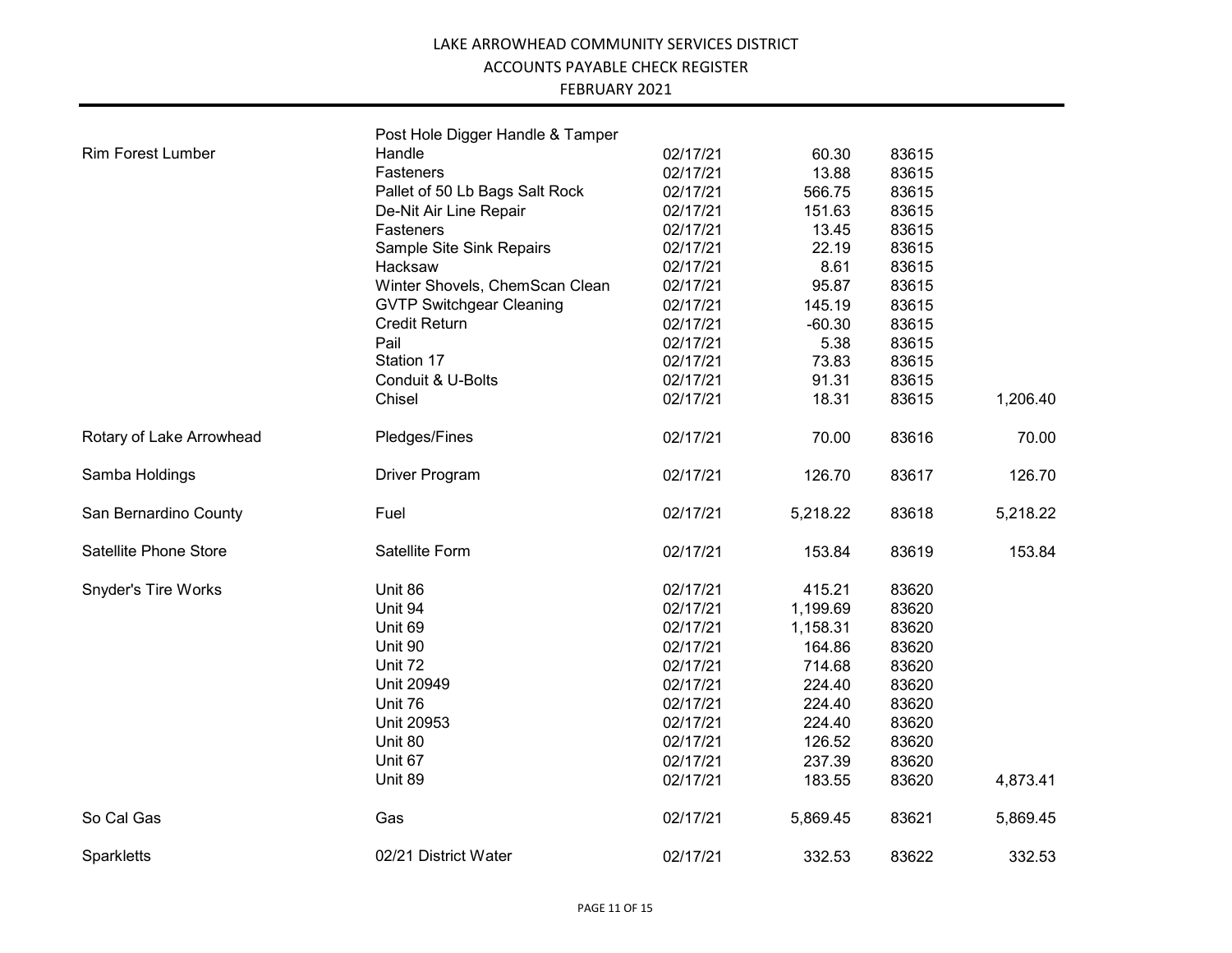| Step Saver CA LLC                         | Salt                                                                                                                                        | 02/17/21                                                                         | 1,989.93                                                          | 83623                                                       | 1,989.93  |
|-------------------------------------------|---------------------------------------------------------------------------------------------------------------------------------------------|----------------------------------------------------------------------------------|-------------------------------------------------------------------|-------------------------------------------------------------|-----------|
| <b>SWRCB</b>                              | Luck - Water Dist. Operator Gr D3<br><b>Return Check Fee</b>                                                                                | 02/17/21<br>02/17/21                                                             | 90.00<br>25.00                                                    | 83624<br>83625                                              | 115.00    |
| The Quantum Group                         | Employee Service & Award<br>Recognition 2020                                                                                                | 02/17/21                                                                         | 568.47                                                            | 83626                                                       | 568.47    |
| <b>Tidewater Inc</b>                      | Additional CEQA Preparation<br><b>On-Call Inspection Services</b>                                                                           | 02/17/21<br>02/17/21                                                             | 2,862.30<br>13,997.08                                             | 83627<br>83627                                              | 16,859.38 |
| Underground Service Alert/SC              | 114 Dig Tickets & Monthly<br>Maintenance                                                                                                    | 02/17/21                                                                         | 386.20                                                            | 83628                                                       | 386.20    |
| <b>Union Bank</b>                         | <b>Credit Card</b>                                                                                                                          | 02/17/21                                                                         | 11,315.12                                                         | 83629                                                       | 11,315.12 |
| <b>UPS</b>                                | <b>Ground Shipping</b>                                                                                                                      | 02/17/21                                                                         | 120.86                                                            | 83630                                                       | 120.86    |
| <b>Wendy Chalk</b>                        | <b>Refund Check</b>                                                                                                                         | 02/17/21                                                                         | 120.50                                                            | 83631                                                       | 120.50    |
| Zenner Performance                        | Bench Testing for 5 Water Meters<br>That Were Replaced in the Field                                                                         | 02/17/21                                                                         | 250.00                                                            | 83632                                                       | 250.00    |
| CalPERS                                   | <b>Deferred Compensation</b>                                                                                                                | 02/17/21                                                                         | 32,572.19                                                         | <b>DRAFT</b>                                                | 32,572.19 |
| <b>VOYA</b>                               | Employee Retirement Plan                                                                                                                    | 02/17/21                                                                         | 12,754.77                                                         | <b>DRAFT</b>                                                | 12,754.77 |
| <b>Amazon Capital Services</b>            | Floor Runner<br><b>Hatch Seals</b><br>Unit 02<br><b>Garage Door Openers</b><br><b>Snow Brooms</b><br>Snowshoe Kit<br>Credit Memo - Dye Tabs | 02/23/21<br>02/23/21<br>02/23/21<br>02/23/21<br>02/23/21<br>02/23/21<br>02/23/21 | 43.09<br>42.74<br>35.02<br>48.70<br>118.51<br>150.84<br>$-279.80$ | 83633<br>83633<br>83633<br>83633<br>83633<br>83633<br>83633 | 159.10    |
| Aramark Uniform & Career Apparel<br>Group | <b>Uniforms</b>                                                                                                                             | 02/23/21                                                                         | 837.02                                                            | 83634                                                       | 837.02    |
|                                           |                                                                                                                                             |                                                                                  |                                                                   |                                                             |           |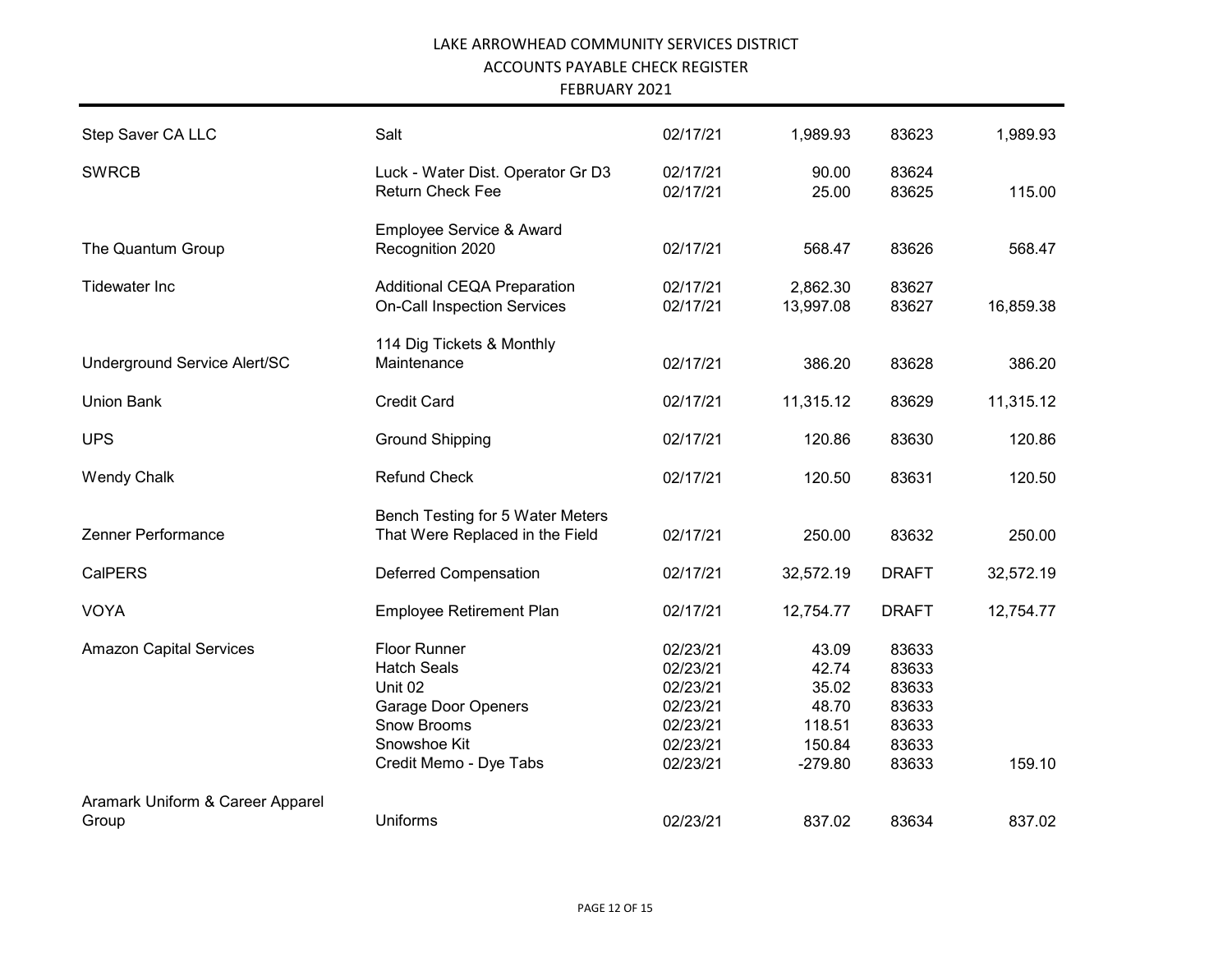| Bergeson & Associates Inc                       | Refund Fire Flow Test Not Performed                                                                                                                                          | 02/23/21                                                             | 350.00                                                            | 83635                                              | 350.00    |
|-------------------------------------------------|------------------------------------------------------------------------------------------------------------------------------------------------------------------------------|----------------------------------------------------------------------|-------------------------------------------------------------------|----------------------------------------------------|-----------|
| Best Best & Krieger LLP                         | <b>General Labor</b><br>Public Records Act Response<br>City of Hesperia V. LACSD - #2<br>Uban Water Management Plan<br><b>General Representation</b><br><b>CEQA Projects</b> | 02/23/21<br>02/23/21<br>02/23/21<br>02/23/21<br>02/23/21<br>02/23/21 | 980.10<br>1,020.30<br>11,156.65<br>394.40<br>2,078.70<br>2,034.77 | 83636<br>83636<br>83636<br>83636<br>83636<br>83636 | 17,664.92 |
| <b>BN Plow Sales and Service</b>                | Snow Plow Cutting Edge, Wire                                                                                                                                                 | 02/23/21                                                             | 759.73                                                            | 83637                                              | 759.73    |
| California Water Efficiency Partnership         | <b>Annual Membership Dues</b>                                                                                                                                                | 02/23/21                                                             | 3,151.16                                                          | 83638                                              | 3,151.16  |
| City of Big Bear Lake                           | 04/21 Rimforest Payment                                                                                                                                                      | 02/23/21                                                             | 4,815.32                                                          | 83639                                              | 4,815.32  |
| Clinical Laboratory of San Bernardino           | <b>Water Sample Analysis</b>                                                                                                                                                 | 02/23/21                                                             | 3,790.00                                                          | 83640                                              | 3,790.00  |
| <b>Consolidated Electrical Distributors Inc</b> | <b>WCTP Interior Lights</b><br>Parking Lot Lights                                                                                                                            | 02/23/21<br>02/23/21                                                 | 614.18<br>1,497.73                                                | 83641<br>83641                                     | 2,111.91  |
| Costco Membership                               | 2021 Membership Renewal                                                                                                                                                      | 02/23/21                                                             | 180.00                                                            | 83642                                              | 180.00    |
| County of San Bernardino                        | Solid Waste                                                                                                                                                                  | 02/23/21                                                             | 32.97                                                             | 83643                                              | 32.97     |
| <b>CSRMA</b>                                    | Deductible Recovery for Claim: Hewitt                                                                                                                                        | 02/23/21                                                             | 4684.26                                                           | 83644                                              | 4684.26   |
| <b>CWEA Renewal</b>                             | Martinez - Membership Renewal                                                                                                                                                | 02/23/21                                                             | 192.00                                                            | 83645                                              | 192.00    |
| <b>Cyber Marketing Network Inc.</b>             | Lewis - Work Boots                                                                                                                                                           | 02/23/21                                                             | 183.16                                                            | 83646                                              | 183.16    |
| De Lage Landen Financial Services Inc           | <b>Engineering Copier Annual Property</b><br>Tax                                                                                                                             | 02/23/21                                                             | 184.55                                                            | 83647                                              | 184.55    |
| Don's Auto Supply 2 Inc                         | Waste Pump Oil<br><b>Snow Brooms</b><br><b>Brake Spoon</b>                                                                                                                   | 02/23/21<br>02/23/21<br>02/23/21                                     | 19.19<br>61.72<br>3.86                                            | 83648<br>83648<br>83648                            | 84.77     |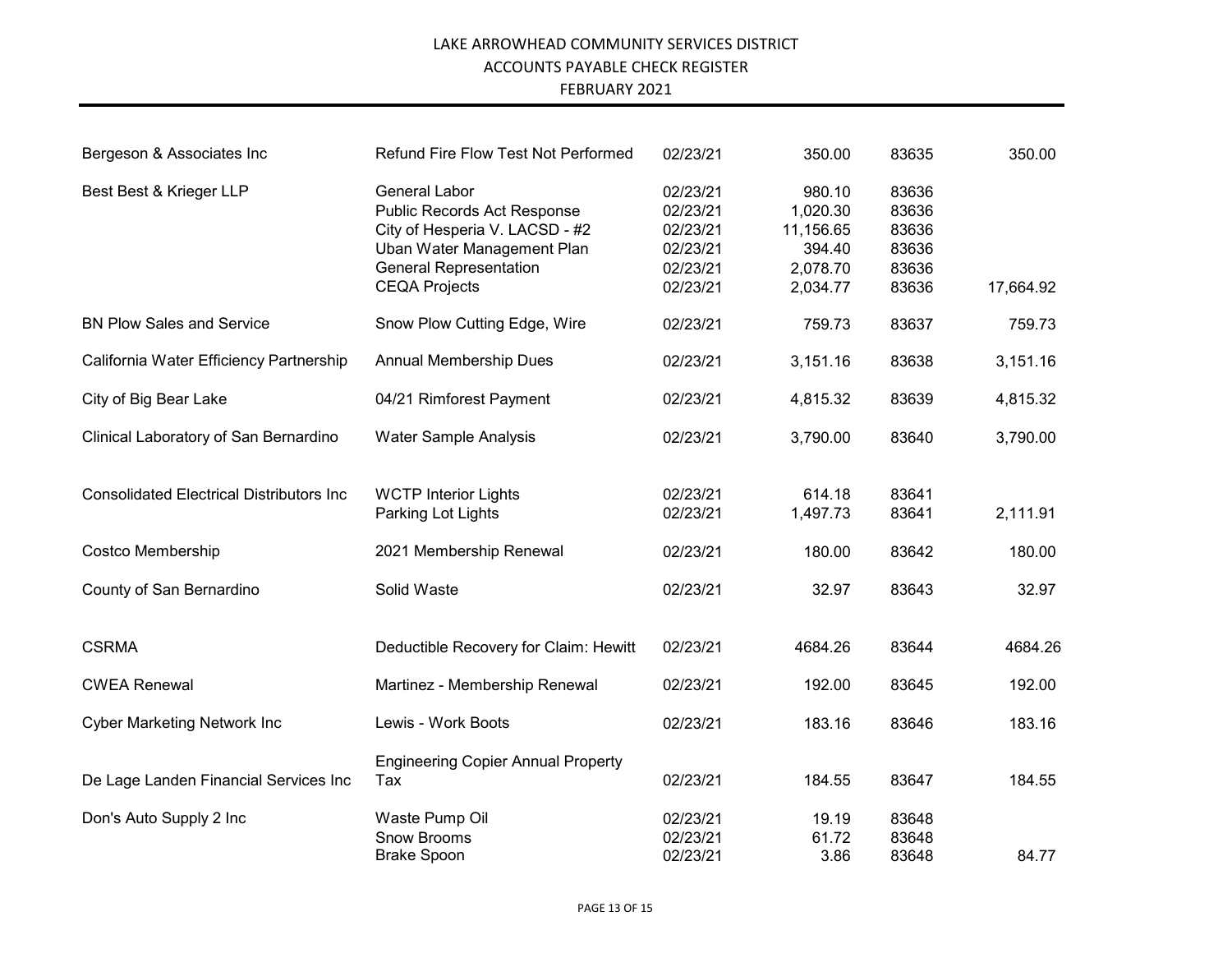| <b>Federal Express Co</b>      | <b>Express Mail</b>                        | 02/23/21 | 26.57      | 83649 | 26.57      |
|--------------------------------|--------------------------------------------|----------|------------|-------|------------|
| <b>Fisher Scientific</b>       | Spindle Rack                               | 02/23/21 | 2,567.43   | 83650 |            |
|                                | 8oz Square Bottles                         | 02/23/21 | 78.66      | 83650 | 2,646.09   |
| Flo-systems Inc                | <b>Denite Mechanical Seals</b>             | 02/23/21 | 2,073.74   | 83651 | 2,073.74   |
| <b>Frontier Communications</b> | Telephone                                  | 02/23/21 | 907.31     | 83652 | 907.31     |
| Grainger                       | <b>Nitrile Gloves</b>                      | 02/23/21 | 399.34     | 83653 |            |
|                                | Socket & PVC for Bernina                   | 02/23/21 | 33.96      | 83653 |            |
|                                | <b>Compressor Auto Drains</b>              | 02/23/21 | 259.42     | 83653 |            |
|                                |                                            |          |            |       |            |
|                                | Seal for LS33                              | 02/23/21 | 61.86      | 83653 |            |
|                                | <b>PVC Parts</b>                           | 02/23/21 | 69.47      | 83653 |            |
|                                | Supplies                                   | 02/23/21 | 39.31      | 83653 |            |
|                                | <b>Disinfecting Wipes</b>                  | 02/23/21 | 120.31     | 83653 | 983.67     |
| Insituform Technologies Inc    | Retention                                  | 02/23/21 | 471,849.27 | 83654 | 471,849.27 |
| Magnetrol International Inc    | Hydrotank Level Probes Banff Kodiak        | 02/23/21 | 2,856.81   | 83655 | 2,856.81   |
| McMaster-Carr                  | <b>Cotter Pins, Dusters</b>                | 02/23/21 | 52.92      | 83656 | 52.92      |
| Office Depot Inc               | <b>Office Supplies</b>                     | 02/23/21 | 119.94     | 83657 | 119.94     |
| Pollardwater                   | <b>CGTP Foot Valve Strainers</b>           | 02/23/21 | 37.71      | 83658 | 37.71      |
| Power Systems Services Inc     | Switchgear Cleaning for Battery<br>Project | 02/23/21 | 8,140.00   | 83659 | 8,140.00   |
| <b>Richard Pretzinger</b>      | Reimbursement - CSM Gr 1 Renewal           | 02/23/21 | 283.00     | 83660 | 283.00     |
| <b>Rim Forest Lumber</b>       | Conduit for LS7                            | 02/23/21 | 79.71      | 83661 |            |
|                                | IX Plant Supplies                          | 02/23/21 | 33.75      | 83661 |            |
|                                |                                            |          |            |       |            |
|                                | <b>Bernina Fence Pickets</b>               | 02/23/21 | 21.70      | 83661 | 135.16     |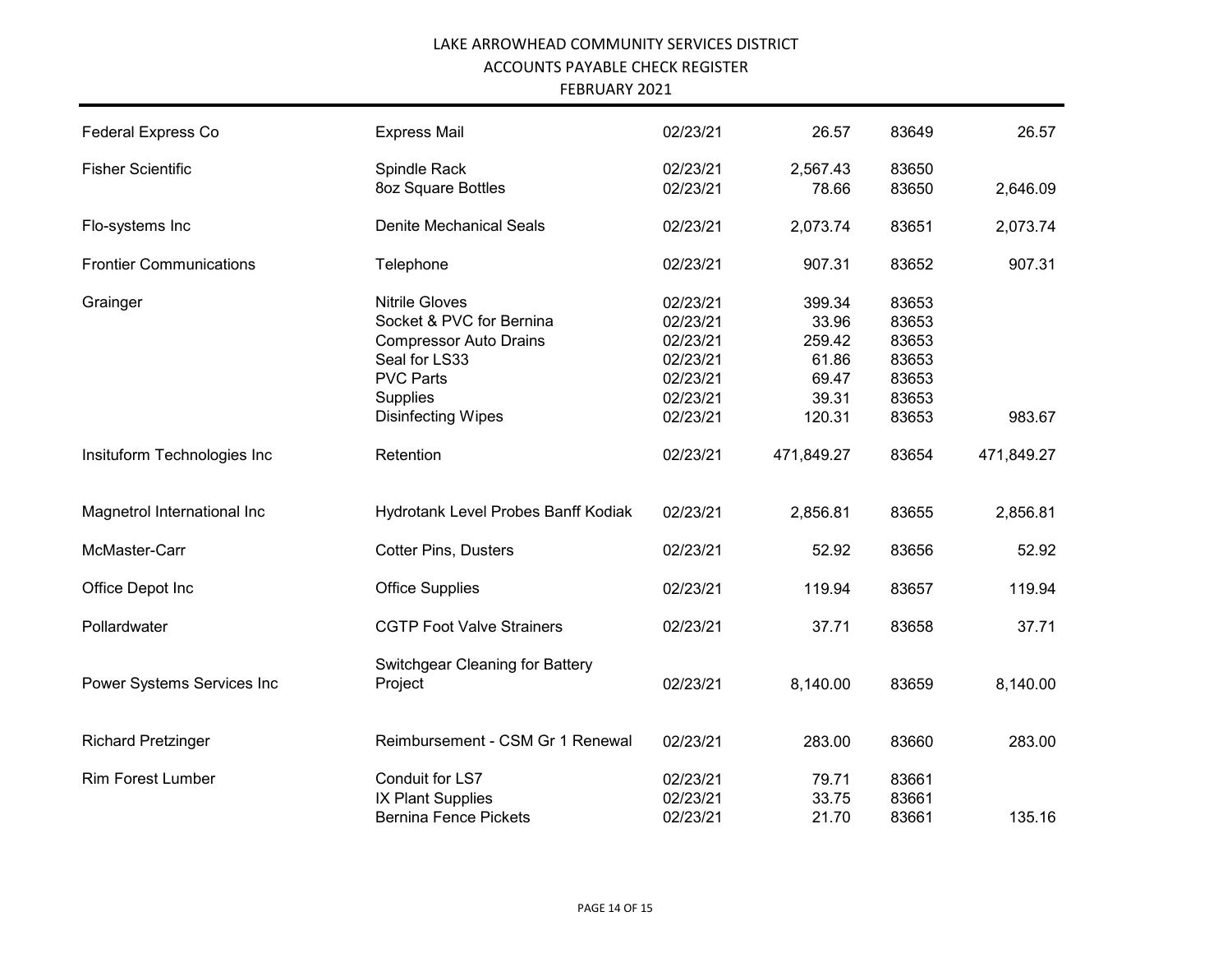| <b>FEBRUARY 2021</b> |  |
|----------------------|--|
|----------------------|--|

| <b>SBC Fire Protection District</b> | Spyglass CUPA Permits<br>LS#12 CUPA Permit<br><b>Amador CUPA Permits</b><br>Kodiak CUPA Permits | 02/23/21<br>02/23/21<br>02/23/21<br>02/23/21 | 420.00<br>420.00<br>420.00<br>420.00 | 83662<br>83662<br>83662<br>83662 | 1,680.00     |
|-------------------------------------|-------------------------------------------------------------------------------------------------|----------------------------------------------|--------------------------------------|----------------------------------|--------------|
| Step Saver CA LLC                   | Salt                                                                                            | 02/23/21                                     | 350.08                               | 83663                            | 350.08       |
|                                     |                                                                                                 | 02/23/21                                     | 10,000.00                            | 83664                            | 10,000.00    |
|                                     |                                                                                                 | 02/23/21                                     | 10,000.00                            | 83665                            | 10,000.00    |
| <b>TKE Engineering Inc</b>          | <b>Contracted Engineer Services</b>                                                             | 02/23/21                                     | 8,210.00                             | 83666                            | 8,210.00     |
| <b>Vision Service Plan</b>          | Supplemental Insurance                                                                          | 02/23/21                                     | 612.10                               | 83667                            | 612.10       |
| <b>Vulcan Materials Company</b>     | 6.7 Tons 3/4" Base                                                                              | 02/23/21                                     | 130.65                               | 83668                            |              |
|                                     | 3/4" Base                                                                                       | 02/23/21                                     | 368.55                               | 83668                            | 499.20       |
|                                     |                                                                                                 | \$                                           | 1,410,447.61                         | \$                               | 1,410,447.61 |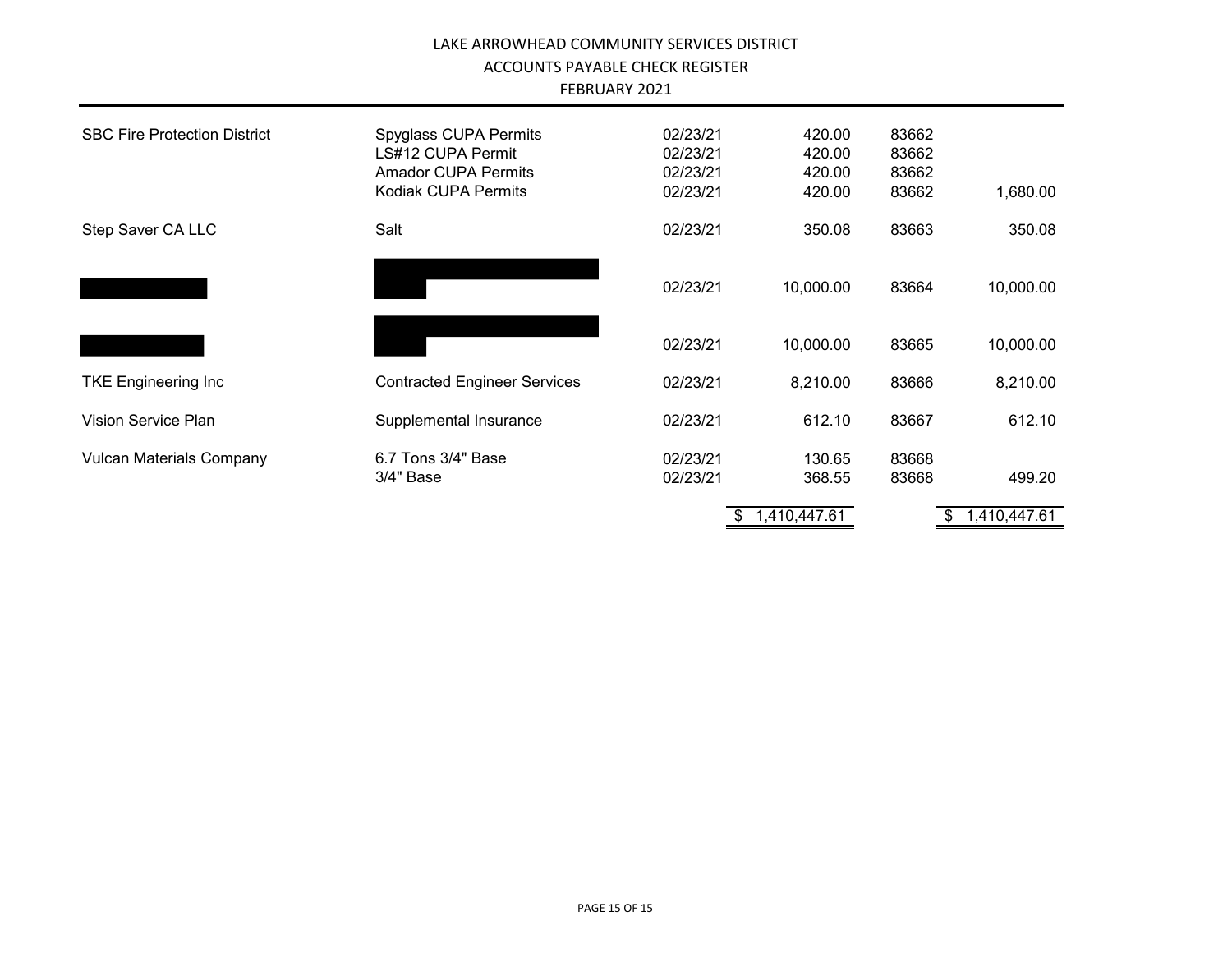| LAKE ARROWHEAD COMMUNITY SERVICES DISTRICT |                                                                |    |                |  |
|--------------------------------------------|----------------------------------------------------------------|----|----------------|--|
|                                            | <b>UNION BANK VISA TRANSACTIONS</b>                            |    |                |  |
|                                            | 2/8/2021                                                       |    |                |  |
|                                            |                                                                |    |                |  |
|                                            | <b>DESCRIPTION</b>                                             |    | <b>AMOUNT</b>  |  |
|                                            | Blackwood Stater Bros - Kitchen Supplies                       |    | 30.13          |  |
|                                            | <b>Target - Cleaning Supplies</b>                              |    | 87.06          |  |
|                                            | Web Tire Sale - Fleet                                          |    | 229.70         |  |
|                                            | <b>Total Blackwood</b>                                         | \$ | 346.89         |  |
|                                            |                                                                |    |                |  |
| <b>Brooks</b>                              |                                                                |    |                |  |
|                                            | <b>Total Brooks</b>                                            | \$ |                |  |
|                                            | Carricaburu CA Air Resource Board - Registration               |    | 754.48         |  |
|                                            | BootBarn - Uniform                                             |    | 161.62         |  |
|                                            | Precision Digital Corp - Meter Repair                          |    | 587.73         |  |
|                                            | FLW, Inc - Valve Repair                                        |    | 192.54         |  |
|                                            | Provantage - Switch Repairs                                    |    | 1,477.71       |  |
|                                            | <b>Total Carricaburu</b>                                       |    | \$3,174.08     |  |
|                                            |                                                                |    |                |  |
| Cerri                                      | Union Battery Disposal Inc - Lithium/Alkaline Battery Disposal |    | 5,636.40       |  |
|                                            | <b>Total Cerri</b>                                             |    | 5,636.40       |  |
|                                            |                                                                |    |                |  |
| Field                                      |                                                                |    |                |  |
|                                            | <b>Total Field</b>                                             | \$ |                |  |
| <b>Hercules</b>                            |                                                                |    |                |  |
|                                            | <b>Total Hercules</b>                                          | \$ |                |  |
|                                            |                                                                |    |                |  |
| Lippert                                    |                                                                |    |                |  |
|                                            | <b>Total Lippert</b>                                           | \$ |                |  |
|                                            |                                                                |    |                |  |
| O'Brien                                    | Gov't Finace Officers Assoc - Membership Dues                  |    | 150.00         |  |
|                                            | Gov't Finace Officers Assoc - Membership Dues                  |    | 225.00         |  |
|                                            | NNA Services - Membership Dues                                 |    | 74.00          |  |
|                                            | <b>Total O'Brien</b>                                           | \$ | 449.00         |  |
| O'Connell                                  |                                                                |    |                |  |
|                                            | USPS - Postage<br><b>CWEA - Employee Development</b>           |    | 3.80<br>283.00 |  |
|                                            | <b>CWEA - Employee Development</b>                             |    | 91.00          |  |
|                                            | <b>Costco - District Supplies</b>                              |    | 107.73         |  |
|                                            | HomeDepot.com - Small Tools                                    |    | 203.61         |  |
|                                            | <b>CWEA - Employee Development</b>                             |    | 101.00         |  |
|                                            | <b>Total O'Connell</b>                                         | S  | 790.14         |  |
|                                            |                                                                |    |                |  |
| O'Kelly                                    | The Nelac Institute - Employee Development                     |    | 75.00          |  |
|                                            | The Nelac Institute - Employee Development                     |    | 225.00         |  |
|                                            | Total - O'Kelly                                                | \$ | 300.00         |  |
|                                            |                                                                |    |                |  |
| Papp                                       |                                                                |    |                |  |
|                                            | <b>Total Papp</b>                                              | \$ |                |  |
| Porter                                     |                                                                |    |                |  |
|                                            | <b>Total Porter</b>                                            | \$ |                |  |
|                                            |                                                                |    |                |  |